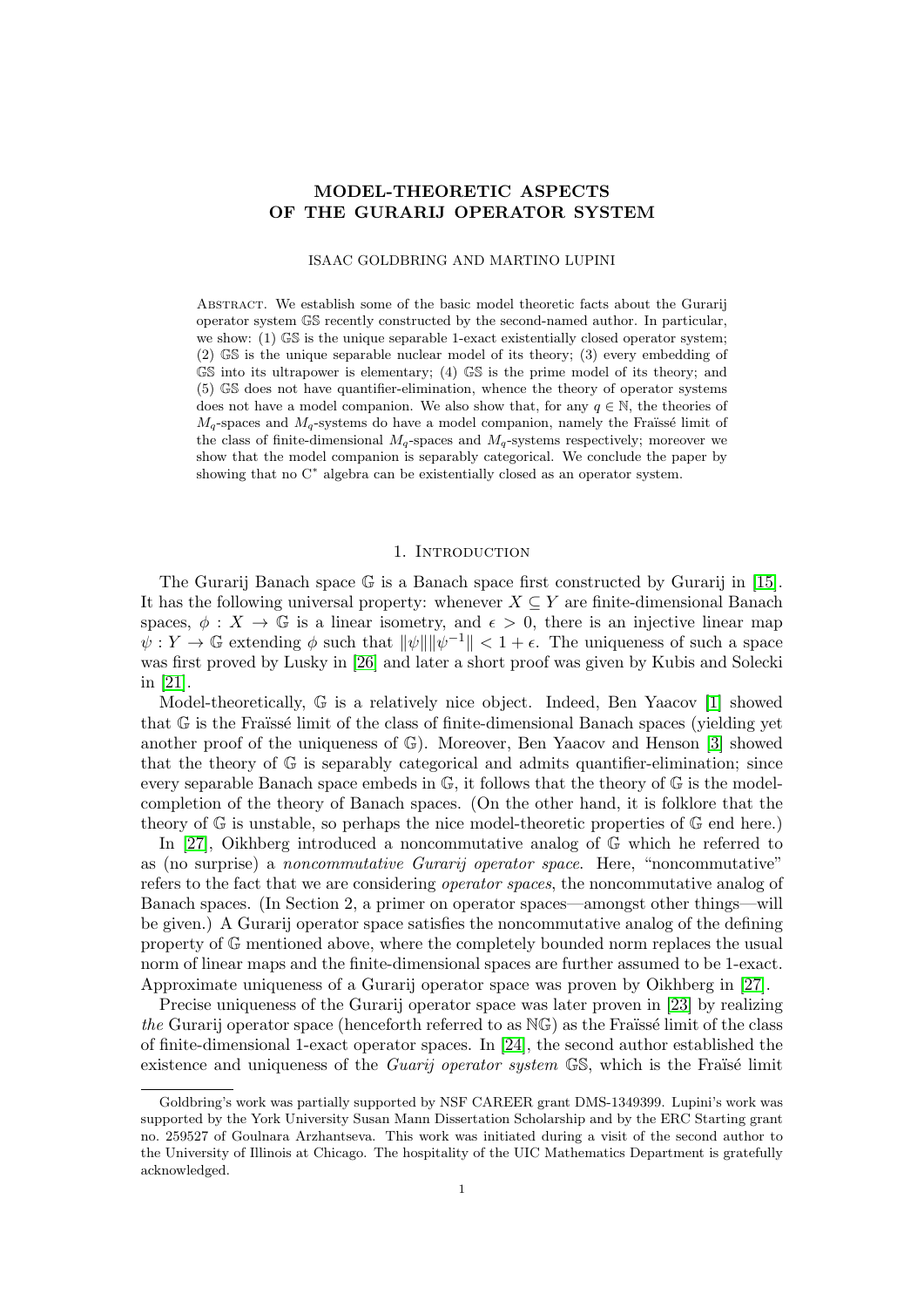of the class of finite-dimensional 1-exact operator systems. In this paper, we establish some of the main model-theoretic facts about GS. We summarize these as follows:

#### Theorem 1.1.

- (1) GS is the unique separable 1-exact existentially closed operator system;
- (2) GS is the unique separable nuclear model of its theory;
- (3) every embedding of GS into its ultrapower is elementary;
- (4) GS is the prime model of its theory;
- (5) GS does not have quantifier-elimination, whence the theory of operator systems does not have a model companion.

We do not know whether the analogous statements hold for NG. The proofs in the operator system case rely strongly on Choi's characterization of completely positive linear maps with domain  $\mathbb{M}_n$  [\[10\]](#page-18-2); see also [\[29,](#page-19-6) Theorem 3.14]. Such a characterization has no counterpart for (not necessarily unital) completely bounded maps, as pointed out in [\[29,](#page-19-6) page 114].

The notion of  $M_q$ -space is an intermediate generalization of Banach spaces where only matrix norms up to order q are considered; likewise, there is the notion of  $M_q$ -system (also called q-minimal operator system). The classes of finite-dimensional  $M_q$ -spaces (resp.  $M_q$ -systems) have Früssé limits, called  $\mathbb{G}_q$  (resp.  $\mathbb{G}_q^u$ ). We show that the theory of  $\mathbb{G}_q$  (resp. the theory of  $\mathbb{G}_q^u$ ) is the model-completion of the theory of  $M_q$ -spaces (resp.  $M_q$ -systems) and is separably categorical.

We conclude the paper by proving that no existentially closed operator system can be completely order isomorphic to a C\*-algebra. While this fact was proven for GS itself in [\[24\]](#page-19-5), our proof here is somewhat more elementary and covers all existentially closed operator systems.

We assume that the reader is familiar with continuous logic as it pertains to operator algebras (see [\[12\]](#page-18-3) for a good primer). In the following all the quantifiers are supposed to range in the unit ball. If X is an operator space or an operator system, its closed unit ball is denoted by  $Ball(X)$ . In Section 2, we describe all of the necessary background on operator spaces and operator systems.

Acknowledgments. We would like to thank Timur Oikhberg for pointing out a mistake in the original version of this paper.

#### 2. Preliminaries

2.1. Operator spaces and  $M_q$ -spaces. If H is a Hilbert space, let  $B(H)$  denote the space of bounded linear operators on  $H$  endowed with the pointwise linear operations and the operator norm. One can identify  $M_n(B(H))$  with the space  $B(H^{\oplus n})$ , where  $H^{\oplus n}$  is the n-fold Hilbertian sum of H with itself. A *(concrete) operator space* is a closed subspace of  $B(H)$ . If X is an operator space, then the inclusion  $M_n(X) \subset M_n(B(H))$ induces a norm on  $M_n(X)$  for every  $n \in \mathbb{N}$ . If X, Y are operator spaces,  $\phi: X \to Y$  is a linear map, and  $n \in \mathbb{N}$ , then the *n*-th amplification  $\phi^{(n)} : M_n(X) \to M_n(Y)$  is defined by

$$
[x_{ij}] \mapsto [\phi(x_{ij})].
$$

A linear map  $\phi$  is *completely bounded* if  $\sup_n ||\phi^{(n)}|| < +\infty$ , in which case one defines the completely bounded norm  $\|\phi\|_{cb} := \sup_n \|\phi^{(n)}\|$ . We say that  $\phi$  is completely contractive if  $\phi^{(n)}$  is contractive for every  $n \in \mathbb{N}$  and *completely isometric* if  $\phi^{(n)}$  is isometric for every  $n \in \mathbb{N}$ .

If  $q \in \mathbb{N}, \alpha, \beta \in M_q$ , and  $x \in M_q(X)$  we denote by  $\alpha.x.\beta$  the element of  $M_q(X)$ obtained by taking the usual matrix product. The matrix norms on an operator space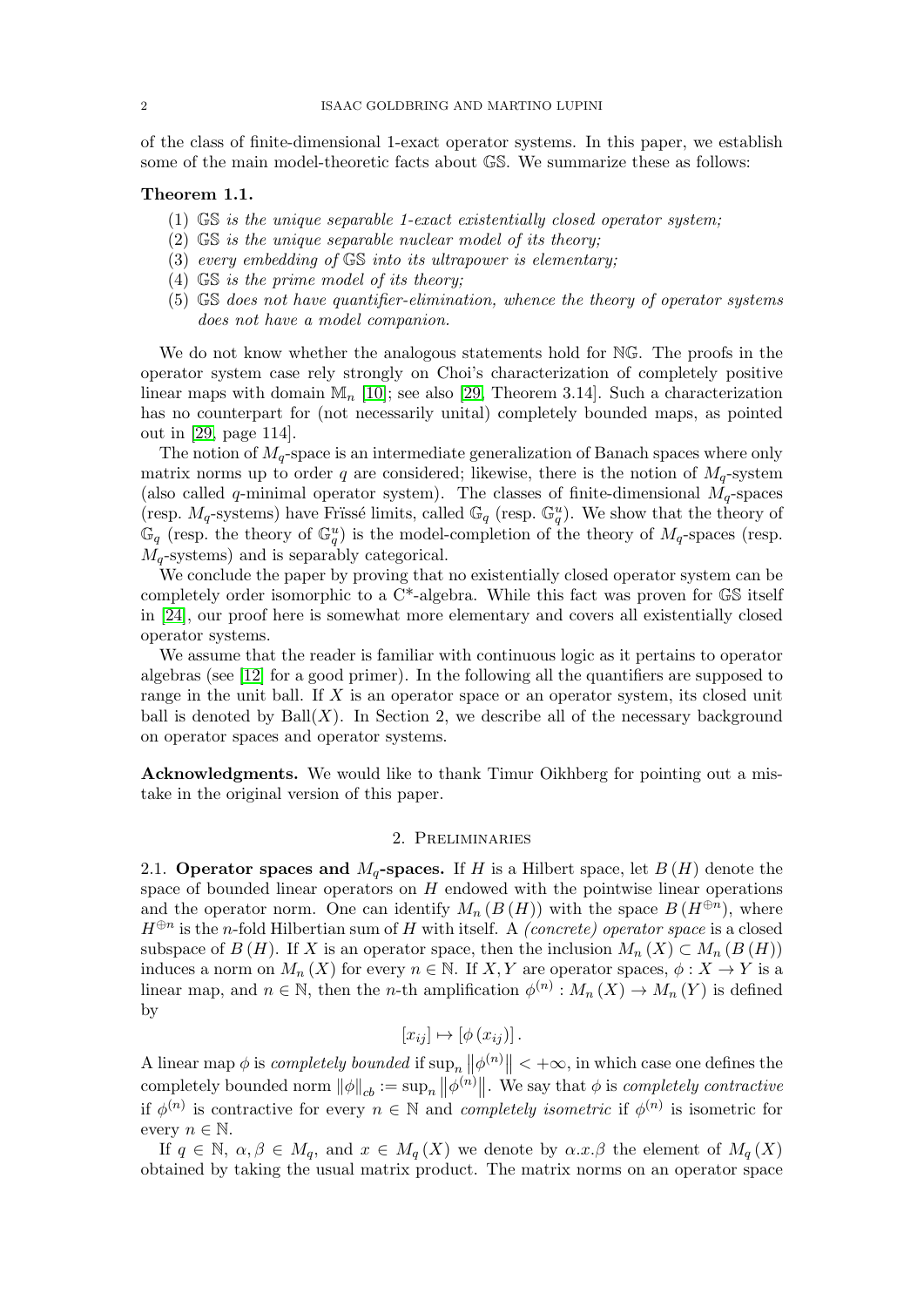satisfy the following relations, known as Ruan's axioms: for every  $q, k \in \mathbb{N}$  and  $x \in$  $M_a(X)$  we have

$$
\left\| \begin{bmatrix} x & 0 \\ 0 & 0 \end{bmatrix} \right\|_{M_{q+k}(X)} = \|x\|_{M_q(X)},
$$

and for every  $q, n \in \mathbb{N}, \alpha_i, \beta_i \in M_q$  and  $x_i \in M_q(X)$  for  $i = 1, 2, \ldots, n$ , we have

<span id="page-2-0"></span>
$$
\left\| \sum_{i=1}^{n} \alpha_i x_i \beta_i \right\| \le \left\| \sum_{i=1}^{n} \alpha_i \alpha_i^* \right\| \max_{1 \le i \le n} \|x_i\| \left\| \sum_{i=1}^{n} \beta_i^* \beta_i \right\|,
$$
\n(2.1)

where  $\alpha_i x_i \beta_i$  denotes the usual matrix multiplication. Ruan's theorem [\[31\]](#page-19-7) asserts that, conversely, any matricially normed vector space  $X$  with matrix norms satisfying Ruan's axioms is linearly completely isometric to a subspace of  $B(H)$ ; see also [\[30,](#page-19-8) §2.2]. We will regard operator spaces as structures in the language for operator spaces  $\mathcal{L}_{ops}$  introduced in [\[13,](#page-19-9) Appendix B]. It is clear that the class of operator spaces, viewed as  $\mathcal{L}_{obs}$ -structures, forms an axiomatizable class by semantic considerations [\[12,](#page-18-3) §2.3.2]. Using Ruan's theorem, concrete axioms for the class of operator spaces are given in [\[13,](#page-19-9) Theorem B.3].

A finite-dimensional operator space  $X$  is said to be 1-exact if there are natural numbers  $k_n$  and injective linear maps  $\phi_n: X \to M_{k_n}$  such that  $\|\phi_n\|_{cb} \|\phi_n^{-1}\|_{cb} \to 1$  as  $n \to \infty$ . An arbitrary operator space is 1-exact if all its finite-dimensional subspaces are 1-exact. It is well known that a C\*-algebra is exact if and only if it is 1-exact when viewed as an operator space. We mention in passing that the 1-exact operator spaces do not form an axiomatizable class, even amongst the separable ones.

For  $q \in \mathbb{N}$ , an  $M_q$ -space is a vector space X such that  $M_q(X)$  is endowed with a norm satisfying Equation [\(2.1\)](#page-2-0) for every  $n \in \mathbb{N}$ ,  $\alpha_i, \beta_i \in M_q$ , and  $x_i \in M_q(X)$  for  $i = 1, 2, \ldots, n$ . Clearly an  $M_q$ -space is canonically an  $M_n$ -space for  $n \leq q$  via the upperleft corner embedding of  $M_n(X)$  into  $M_q(X)$ . Let  $T_{M_q}$  be the reduct of the language of operator spaces where only the sorts for  $M_{n,m}$  for  $n, m \leq 2q$  and  $M_{n,m}(X)$  for  $n, m \leq q$ are retained. Once again, by syntactic considerations, it is straightforward to verify that  $M_q$ -spaces form an axiomatizable class in the language  $T_{M_q}$ . One can write down explicit axioms using Equation [\(2.1\)](#page-2-0).

If  $\phi: X \to Y$  is a linear map between  $M_q$ -spaces, then  $\phi$  is said to be q-bounded if  $\phi^{(q)} : M_q(X) \to M_q(X)$  is bounded. In such a case one sets  $\|\phi\|_q = \|\phi^{(q)}\|$ . A linear map  $\phi$  is then said to be q-contractive if  $\phi^{(q)}$  is contractive and q-isometric if  $\phi^{(q)}$  is isometric.

It is shown in [\[22,](#page-19-10) Théorème I.1.9] that any  $M_q$ -space can be concretely represented as a subspace of  $C(K, M_q)$  for some compact Hausdorff space K. Here  $C(K, M_q)$  is the space of continuous functions from K to  $M_q$  endowed with the  $M_q$ -space structure obtained by canonically identifying  $M_q(C(K, M_q))$  with  $C(K, M_q \otimes M_q)$ , where the latter is endowed with the uniform norm.

An  $M_q$ -space X admits a canonical operator space structure denoted by  $\text{MIN}_q(X)$ [\[22,](#page-19-10) I.3]. The corresponding operator norms are defined by

$$
||x|| = \sup_{\phi} \left\| \phi^{(q)} (x) \right\|
$$

for  $n \in \mathbb{N}$  and  $x \in M_n(X)$ , where  $\phi$  ranges over all q-contractive linear maps  $\phi$ :  $X \to M_q$ . The MIN<sub>q</sub> operator space structure on X is characterized by the following property: the identity map  $X \to \text{MIN}_q(X)$  is a q-isometry, and for any operator space Y and linear map  $\phi: Y \to X$ , the map  $\phi$  is q-bounded if and only if  $\phi: Y \to \text{MIN}_q(X)$ is completely bounded, in which case  $\|\phi: Y \to X\|_q = \|\phi: Y \to \text{MIN}_q(X)\|.$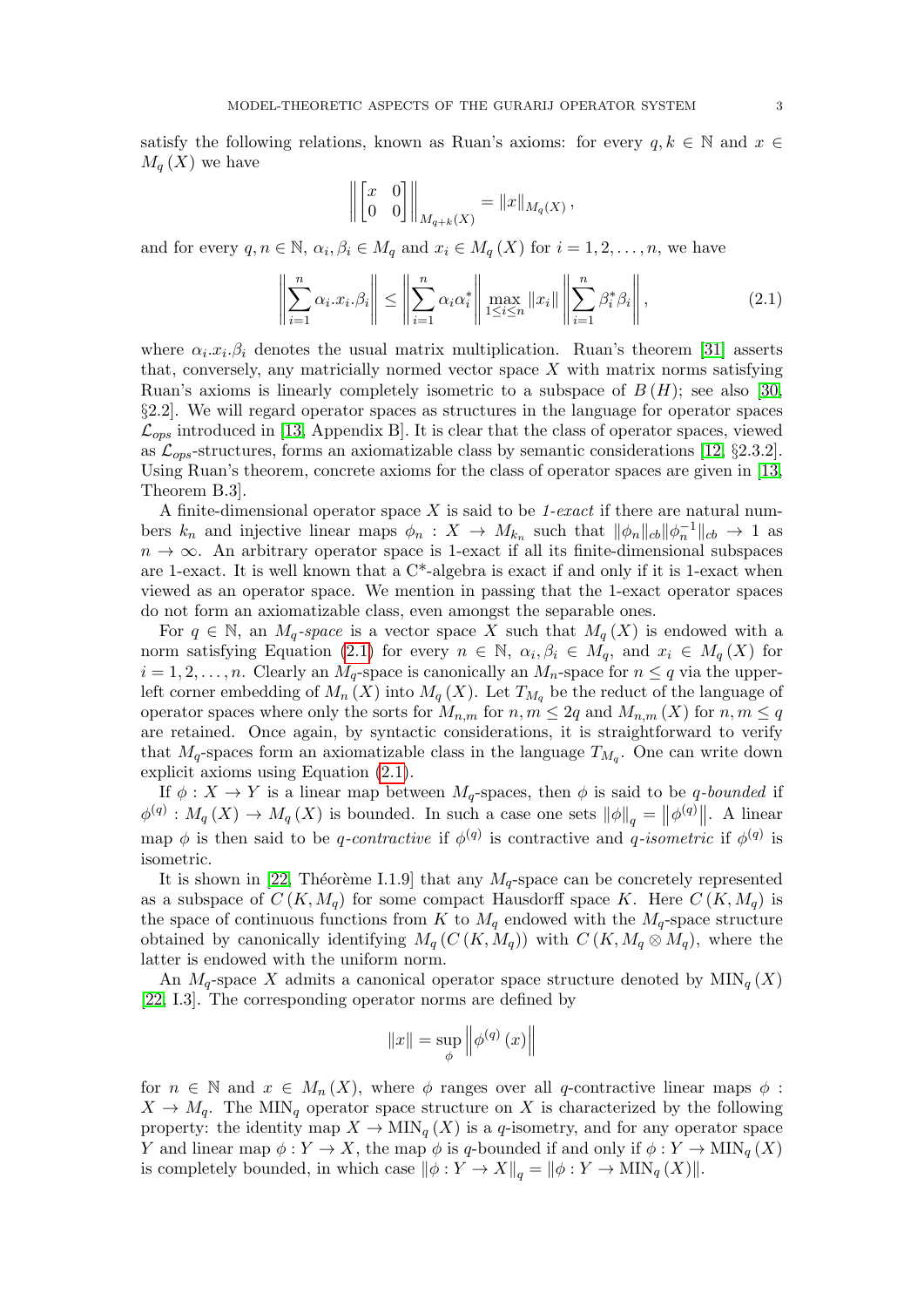We will call an operator space of the form  $\text{MIN}_q(X)$  a  $\text{MIN}_q\text{-space}$ . It is clear that semantically there is really no difference between  $M_q$ -spaces and  $\text{MIN}_q$ -spaces. However there is a syntactical difference between these two notions as they correspond to regarding these spaces as structures in two different languages. We will therefore retain the two distinct names to avoid confusion.

It follows from the characterizing property of the functor  $\text{MIN}_q$  that  $\text{MIN}_q$ -spaces are closed under subspaces, isomorphism, and ultraproducts. (For the latter, one needs to observe that the ultraproduct of a family of q-bounded maps from X to  $M_q$  is again a q-bounded map from X to  $M_q$ .) Therefore,  $\text{MIN}_q$ -spaces form an axiomatizable class in the language of operator spaces. Furthermore the functor  $\text{MIN}_q$  is an equivalence of categories from  $M_q$ -spaces to  $\text{MIN}_q$ -spaces. It follows from Beth's definability theorem [\[12,](#page-18-3) §3.4] the that the matrix norms on  $M_n(X)$  for  $n > q$  are definable in the language of  $M_q$ -spaces.

2.2. Operator systems and  $M_q$ -systems. Suppose that X is an operator space. An element  $u \in X$  is a *unitary* if there is a linear complete isometry  $\phi: X \to B(H)$  such that  $\phi(u)$  is the identity operator on H. It is shown in [\[8\]](#page-18-4) that if X is a C<sup>\*</sup>-algebra, then this corresponds with the usual notion of unitary. Theorem 2.4 of [\[8\]](#page-18-4) provides the following abstract characterization of unitaries:  $u$  is a unitary of  $X$  if an only if, for every  $n \in \mathbb{N}$  and  $x \in M_n(X)$ , one has that

$$
\| [u_n \ x] \|^2 = \left\| \begin{bmatrix} u_n \\ x \end{bmatrix} \right\|^2 = 1 + \|x\|^2,
$$

where  $u_n$  denotes the diagonal matrix in  $M_n(X)$  with u in the diagonal entries. A unital operator space is an operator space with a distinguished unitary. The abstract characterization of unitaries shows that unital operator spaces form an axiomatizable class in the language  $T_{uosp}$  obtained by adding to the language of operator spaces a constant symbol for the unit.

If X is an  $M_q$ -space, then we say that an element u of  $M_q$  is a unitary if there is a linear q-isometry  $\phi: X \to C(K, M_q)$  mapping the distinguished unitary to the function constantly equal to the identity of  $M_q$ . Observe that u is a unitary of X if and only if it is a unitary of MIN<sub>q</sub> (X). In fact, if u is a unitary of X and  $\phi: X \to C(K, M_q)$ is a unital linear q-isometry, then  $\phi: \text{MIN}_q(X) \to C(K, M_q)$  is a unital complete isometry. If  $\psi : C(K, M_q) \to B(H)$  is a unital complete isometry, then  $\phi \circ \psi$  witnesses the fact that u is a unitary of  $\text{MIN}_q(X)$ . Conversely suppose that u is a unitary of  $\text{MIN}_q(X)$ . It follows from the universal property that characterizes the injective envelope of an operator space [\[7,](#page-18-5) §4.3] that the injective envelope  $I(MIN_q(X))$  is a MIN<sub>q</sub>-space. Since the C<sup>\*</sup>-envelope  $C_e^*$  (MIN<sub>q</sub> (X), u) of the unital operator space  $\text{MIN}_q(X)$  with unit u can be realized as a subspace of  $I(\text{MIN}_q(X))$  by [\[7,](#page-18-5) §4.3], it follows that  $C_e^*$  (MIN<sub>q</sub> (X), u) is an  $M_q$ -space. Equivalently  $C_e^*$  (MIN<sub>q</sub> (X), u) is a  $q$ -subhomogeneous C<sup>\*</sup>-algebra [\[6,](#page-18-6) IV.1.4.1]. Therefore there is an injective unital  $*$ homomorphism  $\psi: C^*_e(\text{MIN}_q(X), u) \to \bigoplus_{k \leq q} C(K, M_k)$  for some compact Hausdorff space  $K$ ; see [\[6,](#page-18-6) IV.1.4.3].

Moreover the proof of [\[8,](#page-18-4) Theorem 2.4] shows that an element u of an  $M_q$ -space X is a unitary if and only if

$$
\left\| \begin{bmatrix} u_q & x \end{bmatrix} \right\|_{M_{2q}(\text{MIN}_q(X))}^2 = \left\| \begin{bmatrix} u_q \\ x \end{bmatrix} \right\|_{M_{2q}(\text{MIN}_q(X))}^2 = 1 + \|x\|^2.
$$

A unital  $M_q$ -space is an  $M_q$ -space with a distinguished unitary. Let  $T_{uM_q}$  the language of  $M_q$ -spaces with an additional constant symbol for the distinguished unitary. Then the abstract characterization of unitaries in  $M_q$ -spaces provided above together with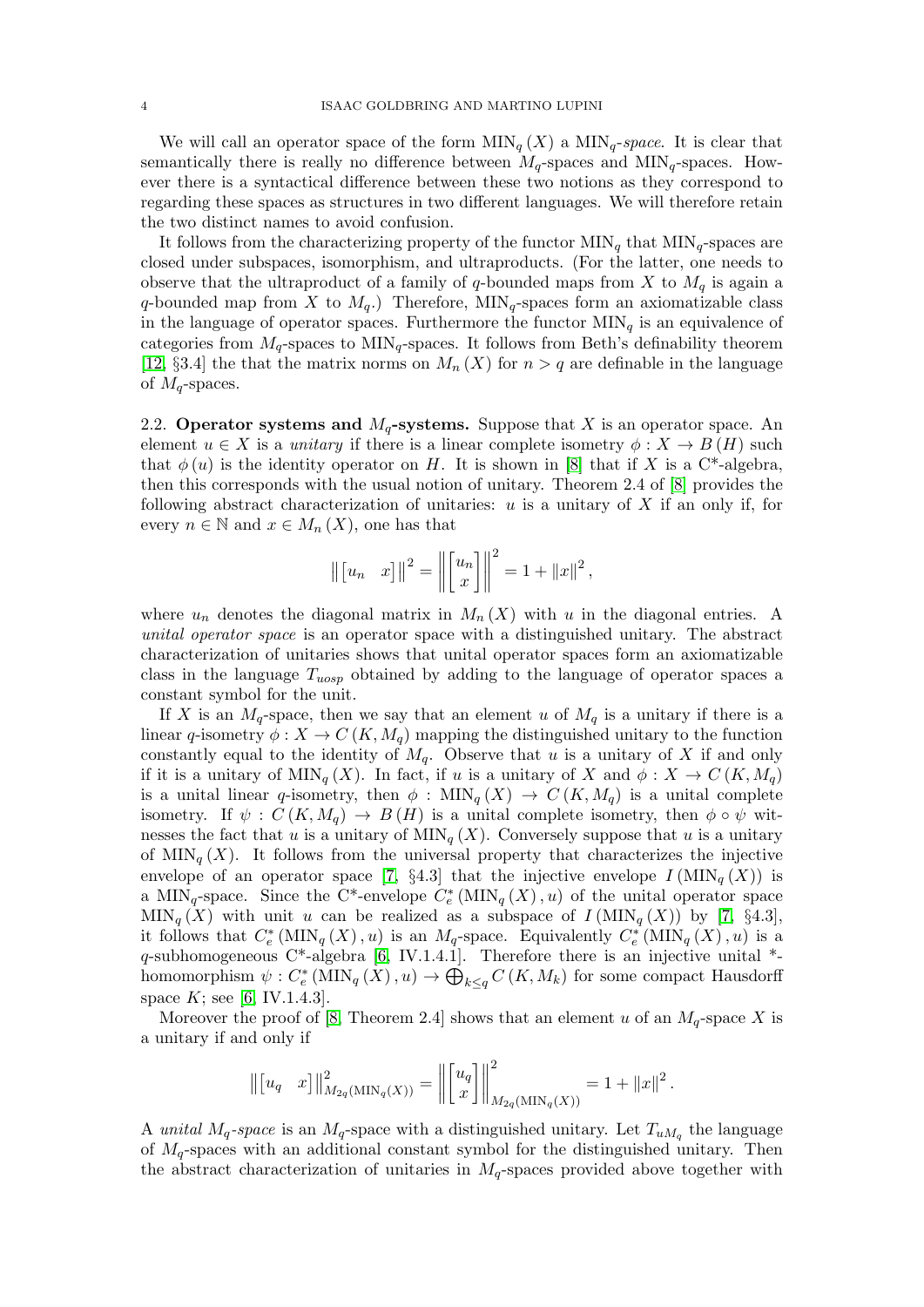the fact that the matrix norms on  $\text{MIN}_q(X)$  are definable show that unital  $M_q$ -spaces form an axiomatizable class in the language of unital  $M_q$ -spaces.

An *operator system* is a unital operator space  $(X, 1)$  such that there exists a linear complete isometry  $\phi: X \to B(H)$  with  $\phi(1) = 1$  and  $\phi[X]$  a self-adjoint subspace of  $B(H)$ . By [\[8,](#page-18-4) Theorem 3.4], a unital operator space is an operator system if and only if for every  $n \in \mathbb{N}$  and for every  $x \in X$  there is  $y \in Y$  such that  $||y|| \leq ||x||$  and

<span id="page-4-0"></span>
$$
\left\| \begin{bmatrix} n1 & x \\ y & n1 \end{bmatrix} \right\|^2 \le 1 + n^2. \tag{2.2}
$$

This shows that operator systems form an axiomatizable class in the language of unital operator spaces.

The representation of an operator system  $X$  as a unital self-adjoint subspace of  $X$ induces on X an involution  $x \mapsto x^*$  and positive cones on  $M_n(X)$  for every  $n \in \mathbb{N}$ . A linear map between operator systems is positive if it maps positive elements to positive elements, and completely positive if all its amplifications are positive. In the following we will abbreviate "unital completely positive" with  $ucp$ . A unital linear map between operator systems is completely positive if and only if it is completely contractive, and in such a case it is necessarily self-adjoint. Therefore by Beth's definability theorem again, the involution and the positive cones are definable. Explicitly  $x \in M_n(X)$  is positive if and only if

$$
\begin{bmatrix} 1_n & x \\ x & 1_n \end{bmatrix}
$$

has norm at most 1 [\[29,](#page-19-6) Lemma 3.1]. Moreover the adjoint of x is the element y of X that minimizes the left-hand side of Equation [2.2.](#page-4-0) An alternative axiomatization of operator systems in terms of the unit, the involution, and the positive cones is suggested in [\[13,](#page-19-9) Appendix B]. Since in turn the matrix norms are definable from these items, these two axiomatizations are equivalent.

The operator system analog  $OMIN<sub>q</sub>$  of  $MIN<sub>q</sub>$  has been introduced and studied in [\[33\]](#page-19-11). It is shown there that  $OMIN<sub>q</sub>$  has entirely analogous properties as  $MIN<sub>q</sub>$ , when one replaces operator spaces with operator systems, and (complete) contractions with unital (completely) positive maps. An  $M_q$ -system (also called q-minimal operator system in [\[33\]](#page-19-11)) is a unital  $M_q$ -space X such there is a unital q-isometry  $\phi: X \to C(K, M_q)$  such that the image of  $\phi$  is a self-adjoint subspace of  $C(K, M_q)$ . Equivalently, X is an  $M_q$ system if and only if X is a unital  $M_q$ -space such that  $\text{MIN}_q(X)$  is an operator system. The above axiomatizations of operator systems in the language of unital operator spaces and of unital  $M_q$ -spaces in the language of unital  $M_q$ -spaces show that  $M_q$ -systems are axiomatizable in the language of unital  $M_q$ -spaces. Again Beth's definability theorem shows that the all the matrix norms as well as the positive cones and the involution are definable.

2.3.  $\mathbb{G}_q$ ,  $\mathbb{G}_q^u$ , NG, and GS. It is shown in [\[23,](#page-19-4) §3] that the class of finite-dimensional  $M_q$ -spaces is a Fraüssé class in the sense of [\[1\]](#page-18-0). The corresponding Fraüssé limit  $\mathbb{G}_q$  is a separable  $M_q$ -space that is characterized by the following property: whenever  $E \subset F$ are finite-dimensional  $M_q$ -spaces,  $f : E \to \mathbb{G}_q$  is a linear q-isometry, and  $\varepsilon > 0$ , then there is a linear extension  $g: F \to \mathbb{G}_q$  of f such that  $||g||_q ||g^{-1}||_q \leq 1 + \varepsilon$ ; see [\[23,](#page-19-4) §3.3]. Similarly, it is shown in [\[24,](#page-19-5)  $\S 4.5$ ] that finite-dimensional  $M_q$ -systems form a Fraüssé class. The corresponding limit is a separable  $M_q$ -system  $\mathbb{G}_q^u$  which is characterized by the same property as  $\mathbb{G}_q$ , where one replaces operator spaces with operator systems and linear maps with unital linear maps; see [\[24,](#page-19-5) Proposition 4.9].

The class of finite-dimensional 1-exact operator spaces is shown to be a Fraïssé class in [\[23,](#page-19-4) §4]. The corresponding limit is the (noncommutative) Gurarij operator space NG, characterized by the property that given finite-dimensional 1-exact operator spaces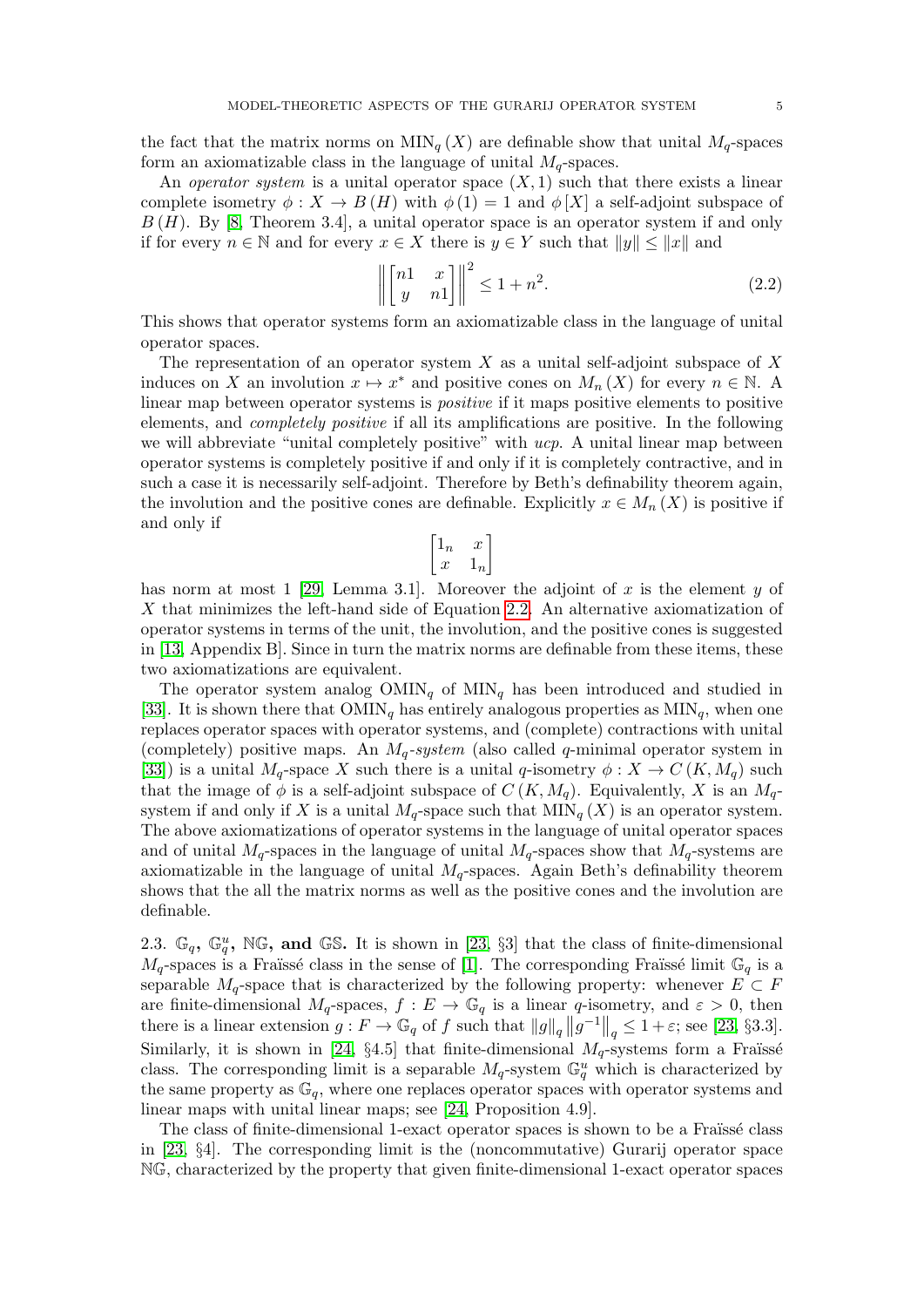$E \subset F$ , a linear complete isometry  $\phi : E \to \mathbb{N}\mathbb{G}$ , and  $\varepsilon > 0$ , there exists an injective linear map  $\widehat{\phi}: F \to \mathbb{N}\mathbb{G}$  extending  $\phi$  such that  $||\widehat{\phi}||_{cb}||\widehat{\phi}^{-1}||_{cb} \leq 1 + \varepsilon$ . Similarly the class of finite-dimensional 1-exact operator systems is shown to be a Fraïssé class in  $[24, §3]$ . The corresponding limit is the Gurarij operator space GS, characterized by a similar property as NG where one replaces operator spaces with operator systems and linear maps with unital linear maps.

At this point, it is worth recording the following:

### <span id="page-5-0"></span>**Proposition 2.1.** Both Th( $NG$ ) and Th( $GS$ ) have a continuum of nonisomorphic separable models.

*Proof.* Every operator space admits a completely isometric embedding into  $\prod_{\mathcal{U}} M_n$ , the operator space ultraproduct of matrix algebras. Furthermore  $M_n$  admits a completely isometric embedding into NG by universality. Henceforth any separable operator space embeds into a separable model of the theory of NG. Suppose now, towards a contradiction, that  $\kappa < \mathfrak{c}$  and  $(Z_i)_{i \leq \kappa}$  enumerate all of the separable models of the theory of NG up to complete isometry. Let  $Z = \bigoplus_{i \leq \kappa} Z_i$ . If X is any separable operator space, then X embeds into some  $Z_i$  and hence embeds into Z. It follows that Z is an operator space of density character  $\kappa$  that contains all separable operator spaces. This contradicts the fact that for  $n \geq 3$  the space of *n*-dimensional operator spaces has density character c with respect to the completely bounded distance, which is the main result of [\[19\]](#page-19-12) as formulated in [\[30\]](#page-19-8), Corollary 21.15 and subsequent remark. The assertion about GS can be proved in the same way, after observing that any separable operator space embeds into a separable operator system.

Let Aut  $(\mathbb{N}\mathbb{G})$  be the automorphism group of  $\mathbb{N}\mathbb{G}$ , i.e. the group of surjective linear complete isometries  $\alpha : \mathbb{NG} \to \mathbb{NG}$ , endowed with the topology of pointwise convergence. The homogeneity property of NG implies that every point in the unit sphere of NG has dense orbit under the action of Aut (NG). Therefore it follows from Proposition [2.1](#page-5-0) and [\[4,](#page-18-7) Theorem 2.4] that Aut (NG) is not Roelcke precompact; see [\[4,](#page-18-7) Definition 1.1].

# 3. THE OPERATOR SPACES  $\mathbb{G}_q$  and the operator systems  $\mathbb{G}_q^u$

<span id="page-5-3"></span>3.1. The operator spaces  $\mathbb{G}_q$ . The following amalgamation result is proved in [\[23,](#page-19-4) Lemma 3.1]; see also [\[25,](#page-19-13) Lemma 2.1].

<span id="page-5-1"></span>**Lemma 3.1.** If  $X \subset X$  and Y are  $M_q$ -spaces, and  $f : X \to Y$  is a linear injective q-contraction such that  $||f^{-1}||_q \leq 1+\delta$ , then there exists an  $M_q$ -space Z and q-isometric linear maps  $i : \widehat{X} \to Z$  and  $j : Y \to Z$  such that  $||i_{|X} - j \circ f||_q \leq \delta$ .

Arguing as in the proof of [\[21,](#page-19-2) Theorem 1.1], where [\[21,](#page-19-2) Lemma 2.1] is replaced by Lemma [3.1,](#page-5-1) shows that  $\mathbb{G}_q$  has following homogeneity property: whenever X is a finitedimensional subspace of  $\mathbb{G}_q$  and  $\phi: X \to \mathbb{GS}$  is a linear map such that  $\|\phi\|_q < 1 + \delta$ and  $\|\phi^{-1}\|_q < 1 + \delta$ , there exists a linear surjective q-isometry  $\alpha : \mathbb{G}_q \to \mathbb{G}_q$  such that  $\left\|\alpha_{|X} - \phi\right\|_q < \delta.$ 

#### <span id="page-5-2"></span>**Proposition 3.2.** Th $(\mathbb{G}_q)$  is separably categorical.

*Proof.* Suppose that  $E \subset F$  are finite-dimensional  $M_q$ -spaces, where E has dimension k and F has dimension  $m > k$ . Fix also a normalized basis  $\vec{a} = (a_1, \ldots, a_m)$  of F such that  $(a_1, \ldots, a_k)$  is a basis of E. For  $1 \leq n \leq m$  we let  $X_n$  denote those *n*-tuples  $(\alpha_1, \ldots, \alpha_n)$  from  $M_q$  such that

$$
\left\| \sum_{i=1}^n \alpha_i \otimes e_i \right\| = 1.
$$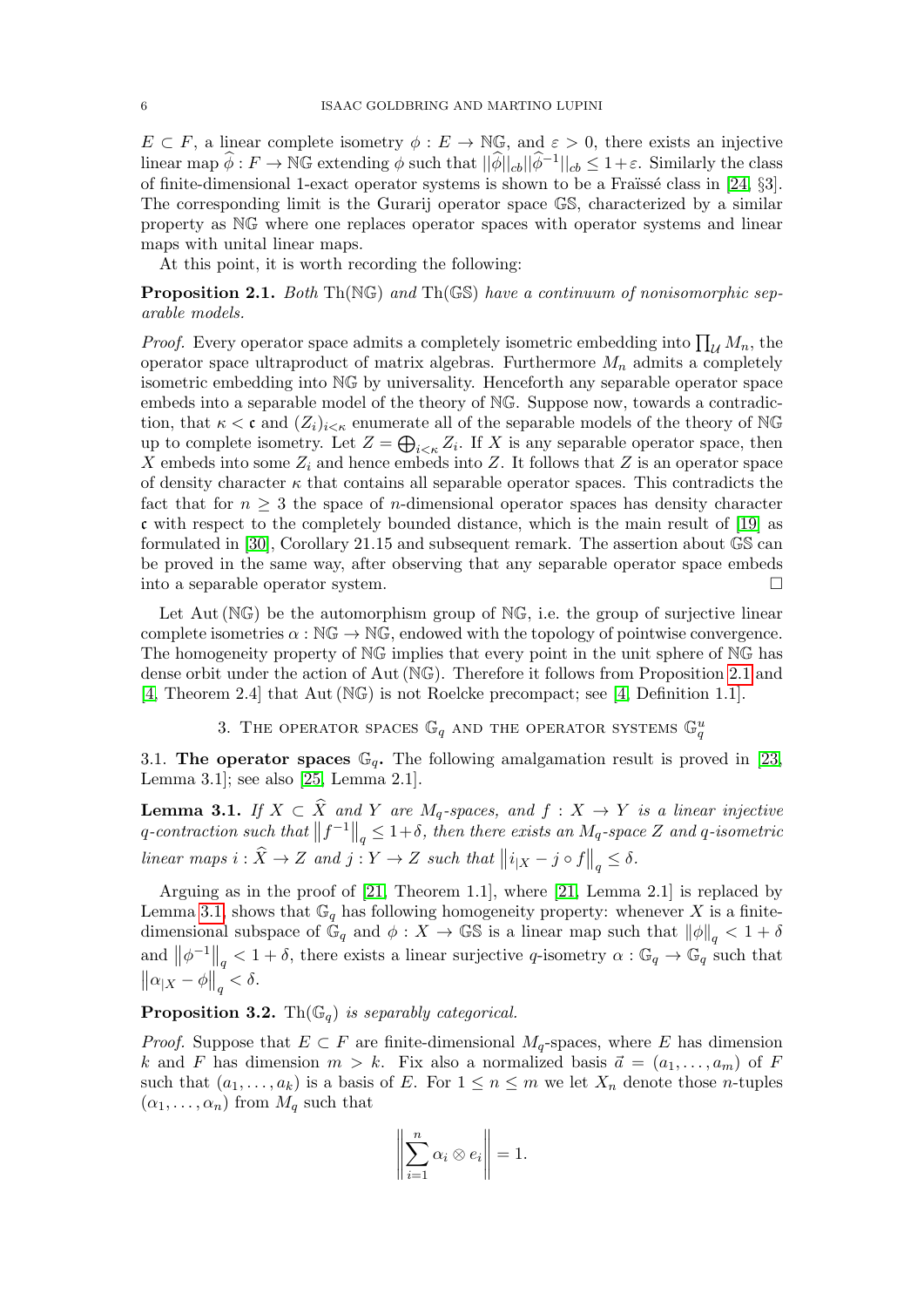Note that  $X_n$  is a compact subset of  $M_q^n$ , whence definable. We then let  $\eta_{\vec{a},n}(x_1,\ldots,x_n)$ denote the formula

$$
\sup_{1,\ldots,\alpha_n\in X_n} \max \left\{ \left\| \sum_{i=1}^n \alpha_i \otimes x_i \right\| - 1, 1 - \left\| \sum_{i=1}^n \alpha_i \otimes x_i \right\| \right\}
$$

where  $a - b$  denotes the maximum of  $a - b$  and 0. For the sake of brevity, we write  $\eta_{\vec{a},n}(\vec{x})$  instead of  $\eta_{\vec{a},n}(x_1,\ldots,x_n)$ ; no confusion should arise as the subscript indicates what the free variables are. Furthermore define  $\theta_{\vec{a},k} (x_1, \ldots, x_k, y_1, \ldots, y_m)$  to be the formula

$$
\max \left\{ \eta_{\vec{a},m}(\vec{y}), \sup_{(\beta_1,\ldots,\beta_k)\in X_k} \left\| \sum_{i=1}^k \beta_i \otimes (x_i - y_i) \right\| \div 2\eta_{\vec{a},k}(\vec{x}) \right\}.
$$

We now let  $\sigma_{\vec{a},k}$  denote the sentence

 $(\alpha$ 

$$
\sup_{x_1,\ldots,x_k} \min \left\{ \frac{1}{4} - \eta_{\vec{a},k}(\vec{x}), \inf_{y_1,\ldots,y_m} \theta_{\vec{a},k}(\vec{x},\vec{y}) \right\}.
$$

Claim 1:  $\sigma_{\vec{a},k}^{\mathbb{G}_q} = 0$ .

**Proof of Claim 1:** Suppose that  $b_1, \ldots, b_k$  are elements in the unit ball of  $\mathbb{G}_q$  such that  $\eta_{\vec{a},k}(\vec{b}) < \frac{1}{4}$  $\frac{1}{4}$ . Fix  $\delta \in (0, \frac{1}{4})$  $\frac{1}{4}$  such that  $\eta_{\vec{a},k}(\vec{b}) < \delta$ . Define the linear map  $f : E \to \mathbb{G}_q$ by  $f(a_i) = b_i$  for  $i \leq k$ . Observe that  $||f||_q < 1 + \delta$  and  $||f^{-1}||_q < 1 + 2\delta$ . Therefore by the above mentioned homogeneity property of  $\mathbb{G}_q$  there exists a linear q-isometry  $q: F \to \mathbb{G}_q$  such that  $||g_{|E} - f||_q < 2\delta$ . Let  $c_i = g(a_i)$  for  $1 \leq i \leq m$  and observe that  $\theta(\vec{b}, \vec{c}) = 0.$ 

**Claim 2:** If Z is a separable  $M_q$ -space for which  $\sigma_{\vec{a},k}^Z = 0$  for each  $k < m$  and  $\vec{a}$  as above, then Z is q-isometric to  $\mathbb{G}_q$ .

**Proof of Claim 2:** Suppose that  $f : E \to Z$  is a linear q-isometry,  $dim(E) = k$ , F is an m-dimensional  $M_q$ -space containing E, and  $\varepsilon > 0$  is given. Fix a normalized basis  $\vec{a} = (a_1, \ldots, a_m)$  of F for which  $a_1, \ldots, a_k$  is a basis of E, and  $\eta \in (0, \frac{1}{4})$  $(\frac{1}{4})$  small enough. Set  $b_i = f(a_i)$  for  $i \leq k$ . Since  $\eta_{\vec{a},k}(\vec{b}) = 0$  and  $\sigma_{\vec{a},k}^Z = 0$ , there are  $c_i \in Z$  for  $1 \leq i \leq m$ such that  $\theta^Z(\vec{b}, \vec{c}) \leq \eta$ . Therefore the linear map  $g : F \to \mathbb{G}_q$  defined by  $g(a_i) = c_i$  for  $1 \leq i \leq m$  is such that  $||g||_q \leq 1 + \eta$ ,  $||g^{-1}||_q \leq 1 + 2\eta$ , and  $||g_{|E} - f||_q \leq 1 + \eta$ . The "small perturbation argument"—see [\[9,](#page-18-8) Lemma 12.3.15] and also [\[30,](#page-19-8) §2.13]—allows one to perturb g to a linear map that extends f while only slighly changing the  $q$ -norms of g and its inverse. Upon choosing  $\eta$  small enough, this shows that Z satisfies the approximate homogeneity property that characterizes  $\mathbb{G}_q$ .

We now give an alternate proof of the preceding theorem using the Ryll-Nardzewski Theorem [\[2,](#page-18-9) Theorem 12.10]. For the definition of approximately oligomorphic action, see [\[4,](#page-18-7) Definition 2.1].

<span id="page-6-0"></span>**Proposition 3.3.** Suppose that  $q \in \mathbb{N}$ . Then the action of Aut  $(\mathbb{G}_q)$  on the unit ball Ball  $(\mathbb{G}_q)$  of  $\mathbb{G}_q$  is approximately oligomorphic.

*Proof.* Observe that the quotient space Ball  $(\mathbb{G}_q)/\Lambda$ ut  $(\mathbb{G}_q)$  is isometric to [0, 1] and hence compact. We need to show that the quotient space Ball  $(\mathbb{G}_q)^k$  //Aut $(\mathbb{G}_q)$  is compact for every  $k \in \mathbb{N}$ . This is essentially shown in [\[23,](#page-19-4) Proposition 3.5]. We denote by  $[a_1,\ldots,a_k]$  the image of the tuple  $(a_1,\ldots,a_k)$  of Ball  $(\mathbb{G}_q)^k$  in the quotient Ball  $(\mathbb{G}_q)^k$  //Aut  $(\mathbb{G}_q)$ . Suppose that  $\left[a_1^{(n)}\right]$  $a_1^{(n)}, \ldots, a_k^{(n)}$  $\begin{bmatrix} (n) \\ k \end{bmatrix}$  is a sequence in Ball  $(\mathbb{G}_q)^k$  //Aut  $(\mathbb{G}_q)$ . After passing to a subsequence we can assume that, for every  $\alpha_1, \ldots, \alpha_k \in M_q$  the sequence

$$
\left\|\alpha_1\otimes a_1^{(n)} + \cdots + \alpha_n\otimes a_k^{(n)}\right\|
$$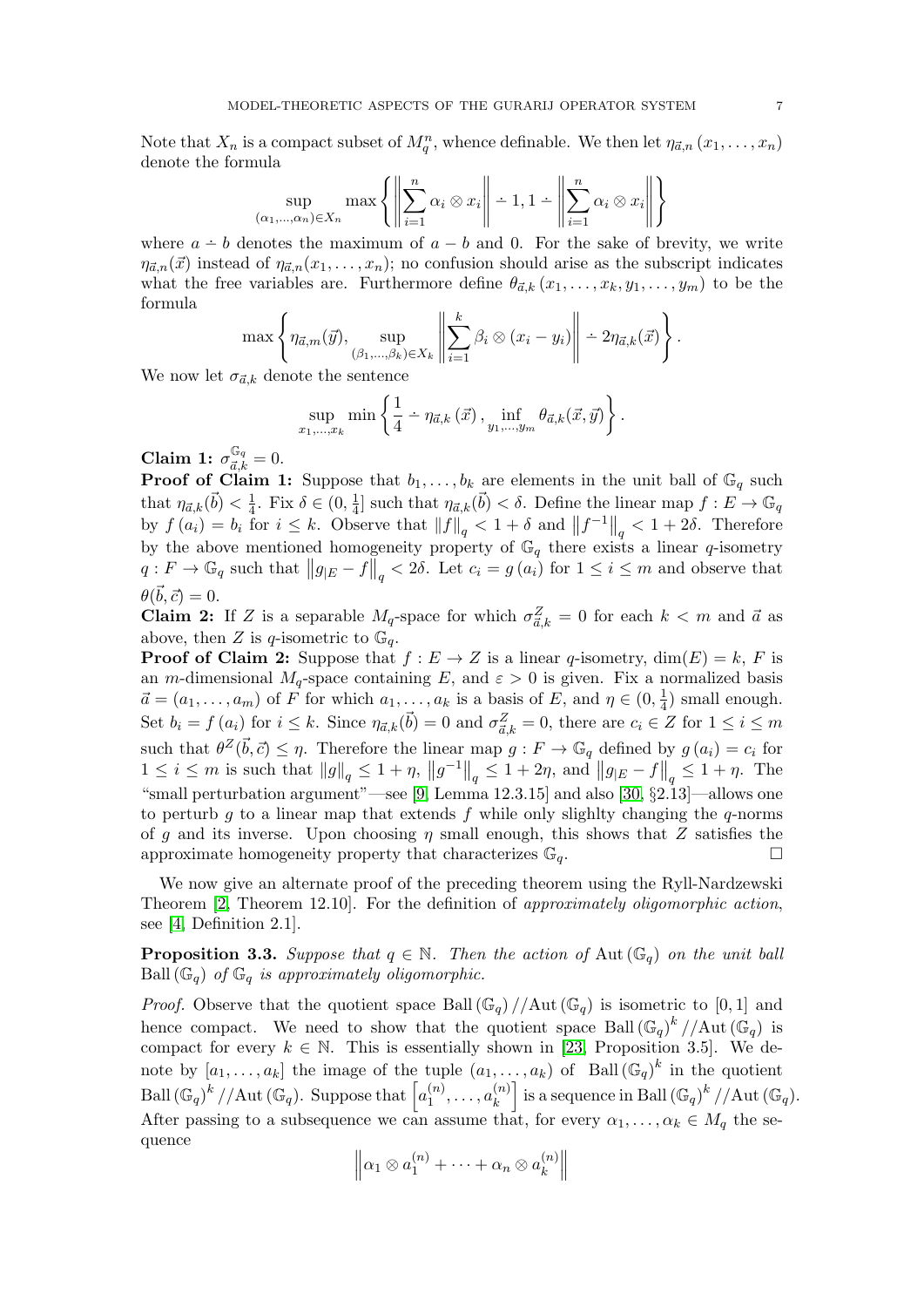converges. This implies that the convergence is uniform on the unit ball of  $M_q$ . Suppose that  $a_1, \ldots, a_k \in \mathbb{G}_q$  are such that

$$
\|\alpha_1\otimes a_1+\cdots+\alpha_n\otimes a_k\|=\lim_n\left\|\alpha_1\otimes a_1^{(n)}+\cdots+\alpha_n\otimes a_k^{(n)}\right\|.
$$

Then [\[23,](#page-19-4) Proposition 3.4] shows that  $[a_1, \ldots, a_k]$  is the limit of

$$
\left(\left[a_1^{(n)},\ldots,a_k^{(n)}\right]\right)_{n\in\mathbb{N}}
$$

in Ball  $(\mathbb{G}_q)^k$  //Aut  $(\mathbb{G}_q)$ . This shows that every sequence has a convergent subsequence and hence such a space is compact.

It follows from Proposition [3.2](#page-5-2) and [\[4,](#page-18-7) Theorem 2.4] that the automorphism group Aut ( $\mathbb{G}_q$ ), i.e. the group of surjective q-isometric linear maps  $\alpha : \mathbb{G}_q \to \mathbb{G}_q$  is Roelcke precompact for every  $q \in \mathbb{N}$ . The Roelcke compactification of a Roelcke precompact group is described model-theoretically in [\[4,](#page-18-7) §2.2].

3.2. Quantifier-elimination. Recall from [\[2,](#page-18-9) Proposition 13.2] the following test for quantifier-elimination:

**Fact 3.4.** Suppose that, whenever  $\mathcal{M}, \mathcal{N} \models T, \mathcal{M}_0, \mathcal{N}_0$  are finitely generated substructures of M and N respectively,  $\Phi : \mathcal{M}_0 \to \mathcal{N}_0$  is an isomorphism,  $\varphi(\vec{x})$  is an  $\mathcal{L}$ -formula, and  $\vec{a} \in \mathcal{M}_0$ , we have

$$
\varphi^{\mathcal{M}}(\vec{a}) = \varphi^{\mathcal{N}}(\Phi(\vec{a})).
$$

Then T admits quantifier-elimination.

**Proposition 3.5.** Th $(\mathbb{G}_q)$  has quantifier-elimination.

Proof. This follows immediately from the above quantifier-elimination test and the homogeneity and separable categoricity of  $\mathbb{G}_q$ .

3.3. The operator systems  $\mathbb{G}_q^u$ . Proceeding as in Subsection [3.1,](#page-5-3) and using the characterization of  $\mathbb{G}_q^u$  given in [\[24,](#page-19-5) §4.5], one can prove similarly as above the following facts.

**Proposition 3.6.** Th $(\mathbb{G}_q^u)$  is separably categorical

Corollary 3.7.  $\text{Th}(\mathbb{G}_q^u)$  has quantifier-elimination.

**Remark.** One can also prove the analogue for  $\mathbb{G}_q^u$  of Proposition [3.3.](#page-6-0) In this case one needs to use results from [\[24\]](#page-19-5) and in particular [\[24,](#page-19-5) Lemma 3.8].

#### 4. The Guarij operator system GS

In this section, we establish the model theoretic properties of the Gurarij operator system announced in the introduction. We first need an introductory subsection on lifting ucp maps.

#### 4.1. Perturbation and ucp maps.

<span id="page-7-0"></span>**Lemma 4.1.** Suppose that X and Y are operator systems and  $\phi: X \to Y$  is a unital linear map such that  $\|\phi\| \leq 1 + \delta$ . If  $x \in \text{Ball}(X)$  is self-adjoint, then  $\|\text{Im}(\phi(x))\| \leq$  $\delta + \sqrt{\delta}$ . If x is moreover is positive, then Re  $(\phi(x)) + \frac{\delta}{2} \geq 0$ .

Proof. The first assertion follows from [\[24,](#page-19-5) Lemma 3.1]. The second assertion can be proved in a similar fashion. Indeed, we can assume, without loss of generality, that  $Y = \mathbb{C}$ , whence  $\phi$  is a unital linear functional. Observe that the spectrum  $\sigma(x)$  of x is contained in the closed disc of center  $\frac{1}{2}$  and radius  $\frac{1}{2}$ . Therefore  $\sigma(x-\frac{1}{2})$  $(\frac{1}{2})$  is contained in the closed disc of center 0 and radius  $\frac{1}{2}$ . Hence  $||x-\frac{1}{2}||$  $\frac{1}{2}$   $\leq \frac{1}{2}$  $\frac{1}{2}$ . It follows that  $\left|\phi\left(x\right)-\frac{1}{2}\right|$  $\frac{1}{2}$  |  $\leq \frac{1}{2}$  $\overline{2}$  $(1+\delta).$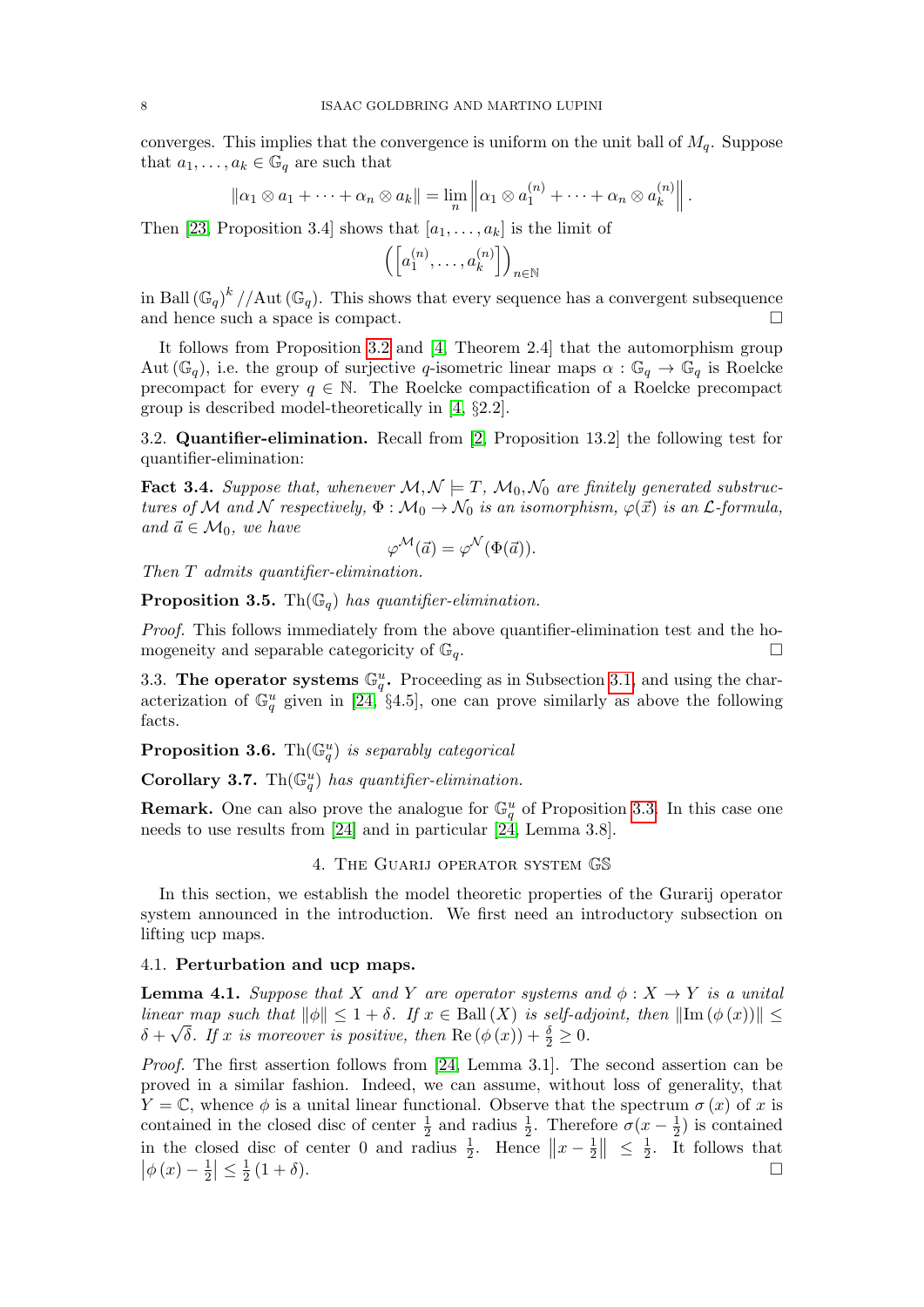<span id="page-8-1"></span>**Lemma 4.2.** Suppose that Y is an operator system and  $\phi : M_q \to Y$  is a unital linear map such that  $\|\phi\|_q \leq 1 + \delta$ . Then there exists a ucp map  $\psi : M_q \to Y$  such that  $\|\psi - \phi\|_{cb} \leq 3q^2\delta + 2q^2\sqrt{\delta}.$ 

*Proof.* We can assume, without loss of generality, that  $\phi$  is an isometry. Let b be the image under  $\phi^{(q)}$  of the matrix  $[e_{ij}] \in M_q(M_q)$ , where  $e_{ij} \in M_q$  are the matrix units. Lemma [4.1](#page-7-0) shows that there exists a positive element  $a \in M_q(Y)$  such that  $||b-a|| \leq \frac{3}{2}\delta + \sqrt{\delta}$ . If  $\psi_0 : M_q \to A$  is the linear map such that  $\psi_0 (e_{ij}) = a_{ij}$  then  $\psi_0$ is completely positive by Choi's theorem [\[29\]](#page-19-6). Furthermore by the small perturbation argument, we have  $\|\psi_0 - \phi\|_{cb} \leq \frac{3}{2}$  $\frac{3}{2}q^2\delta + q^2\sqrt{\delta}$ ; see also [\[13,](#page-19-9) Proposition 2.40]. Let  $\tau$  be the normalized trace on  $M_q$  and define  $\psi : M_q \to Y$  by

$$
\psi(x) = \psi_0(x) + \tau(x) (\psi_0(1) - 1).
$$

It follows that  $\psi$  is a ucp map such that  $\|\psi - \phi\|_{cb} \leq 2 \|\psi_0 - \phi\|_{cb} \leq 3q^2\delta + 2q^2\sqrt{\delta}$ .  $\square$ 

Observe that, in the previous lemma, if  $\|\phi^{-1}\|_{cb} \leq \frac{1}{1-\delta}$  and  $\delta \leq \frac{1}{4}$ that, in the previous lemma, if  $\|\phi^{-1}\|_{cb} \leq \frac{1}{1-\delta}$  and  $\delta \leq \frac{1}{4}$ , then  $\|\phi\|_{cb} \leq$  $4q^2\delta + 2q^2\sqrt{\delta} \le 5q^2\sqrt{\delta}$  and  $||\psi^{-1}||_{cb} \le \frac{1}{1-4q^2\delta}$ .  $\frac{1}{1-4q^2\delta-2q^2\delta^2}$  ≤  $\frac{1}{1-5q}$  $\frac{1}{1-5q^2\sqrt{\delta}}$ .

<span id="page-8-3"></span>**Lemma 4.3.** Suppose that Y is an operator system and  $\phi : M_q \to Y$  is a linear map such that  $\|\phi\|_q \leq 1 + \delta \leq 2$  and  $\|\phi(1) - 1\| \leq \delta$ . Then there exists a ucp map  $\psi : M_q \to Y$ such that  $\|\psi - \phi\|_{cb} \leq 10q^2\sqrt{\delta}$ .

*Proof.* Let  $\phi_0 : M_q \to Y$  be defined by

$$
x \mapsto \phi(x) + \tau(x) (1 - \phi(1)).
$$

Then  $\|\phi_0 - \phi\|_{cb} \leq 1 + \delta$  and hence  $\|\phi_0\|_{cb} \leq \|\phi\|_{cb} + \delta \leq 1 + 2\delta \leq 2$ . Therefore, by the previous lemma, there exists a ucp map  $\psi : M_q \to Y$  such that  $\|\psi - \phi_0\|_{cb} \leq 5q^2\sqrt{2\delta}$ and hence  $\|\psi - \phi\|_{cb} \leq 5q^2\sqrt{2\delta} + \delta \leq 10q^2$  $\overline{\delta}$ .

Suppose that X is an operator system and  $(Y_n)$  is a sequence of operator systems. If  $\phi: X \to \prod_{\mathcal{U}} Y_n$  is a ucp map, then a ucp lift for  $\phi$  is a sequence  $(\phi_n)$  of ucp maps from X to  $Y_n$  such that, for every  $x \in X$ ,  $(\phi_n(x))$  is a representative sequence for  $\phi(x)$ ; in formulas  $\phi(x) = (\phi_n(x))$ . Here, and in the rest of this section, all ultrafilters are assumed to be nonprincipal ultrafilters on N.

# <span id="page-8-0"></span>**Corollary 4.4.** If  $\phi: M_q \to \prod_{\mathcal{U}} Y_n$  is a ucp map, then  $\phi$  has a ucp lift.

Observe that, by Smith's Lemma [\[32,](#page-19-14) Theorem 2.10], if  $\phi$  is a complete order embedding and  $(\phi_k)$  is a ucp lift for  $\phi$ , then  $\lim_{k \to \infty} ||\phi_k^{-1}||$  $\left.\frac{1}{k}\right|_{cb}=1.$ 

<span id="page-8-2"></span>**Corollary 4.5.** If  $\phi : \mathbb{GS} \to \prod_{\mathcal{U}} Y_n$  is a ucp map, then  $\phi$  has a ucp lift.

*Proof.* It is observed in [\[24,](#page-19-5)  $\S 4.3$ ] that GS can be realized as the direct limit of a sequence of full matrix algebras with complete order embeddings as connecting maps. Furthermore, it is a particular case of [\[25,](#page-19-13) Theorem 3.3] that, for every  $n \in \mathbb{N}$ , there exist a complete order embedding  $\eta$  of  $M_n$  into GS and a ucp projection of GS onto the range of  $\eta$ . It follows from these facts and the homogeneity property of  $\mathbb{GS}$  given by [\[24,](#page-19-5) Theorem 4.4] that one can find a sequence  $(X_k)$  of subsystems of GS such that, for every  $k \in \mathbb{N}$ , the following conditions hold:

- (1)  $\bigcup_{n\geq k} X_n$  is dense in GS;
- (2)  $X_k$  is completely order isomorphic to a full matrix algebra;
- (3)  $X_k$  is the range of a ucp projection  $P_k$  of  $\mathbb{GS}$ ; and
- (4) every element of  $X_k$  is at distance at most  $2^{-k}$  from some element of  $X_{k+1}$ .

For  $k \in \mathbb{N}$ ,  $\phi_{|X_k}$  is a ucp map and hence, by Corollary [4.4,](#page-8-0) admits a ucp lift  $(\phi_{k,n})$ . Finally, for  $n \in \mathbb{N}$ , define  $\phi_n := \phi_{n,n} \circ P_n$ . It remains to observe that  $(\phi_n)$  is a ucp lift for  $\phi$ .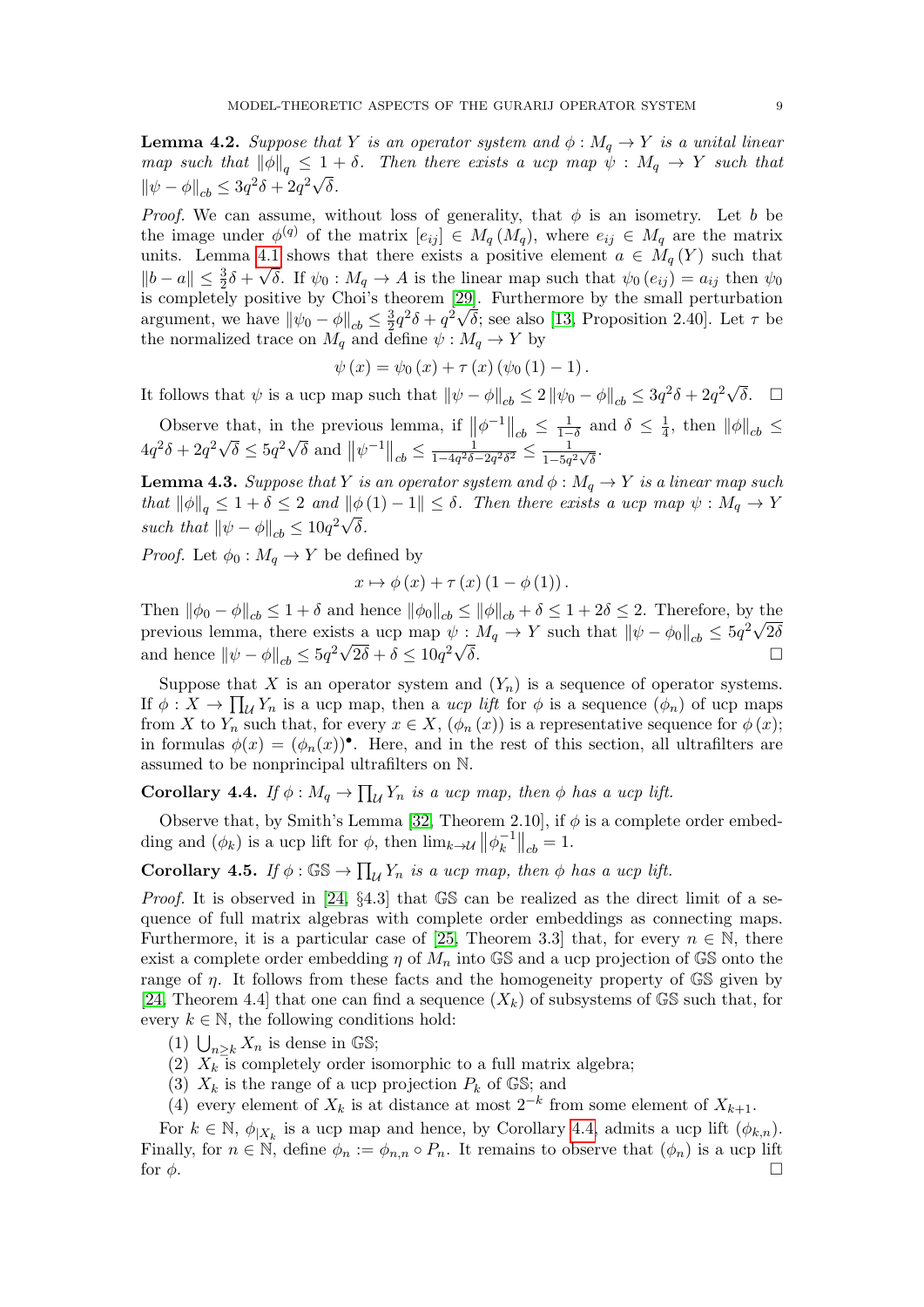<span id="page-9-1"></span>**Corollary 4.6.** If  $\alpha$  :  $\mathbb{GS} \to \mathbb{GS}^{\mathcal{U}}$  is a complete order embedding, then  $\alpha$  has a ucp lift  $(\alpha_n)$  made of complete order automorphisms  $\alpha_n : \mathbb{GS} \to \mathbb{GS}$ . In particular,  $\alpha$  is an elementary embedding.

*Proof.* Let  $(X_k)$  be an increasing sequence of subsystems of GS with dense union such that  $X_k$  is completely order isomorphic to  $M_{n_k}$ . Let  $(\phi_n)$  be a ucp lift of  $\alpha$ . Then, as mentioned above, for any  $k \in \mathbb{N}$ , we have  $\lim_{n \to \mathcal{U}} ||(\phi_n)|_{X_n}^{-1}$  $|X_k$  $\Big\|_{cb} = 1.$  Therefore, by the homogeneity property of GS, one can find complete order automorphisms  $\alpha_n : \mathbb{GS} \to \mathbb{GS}$ such that  $\lim_{n\to\mathcal{U}}\left\|(\alpha_n-\phi_n)_{|X_k}\right\|$ such that  $\lim_{n\to\infty} \|( \alpha_n - \phi_n)_{|X_k} \| = 0$  for any  $k \in \mathbb{N}$ . Therefore  $(\alpha_n)$  is also ucp lift of  $\alpha$ .

**Remark 4.7.** Strongly self-absorbing  $C^*$  algebras also enjoy the property that any embedding of them into their ultrapower is elementary. However, they have this property for a completely different reason, namely that any such embedding is unitarily conjugate to the diagonal embedding.

4.2. GS is the prime model of its theory. The main goal of this subsection is to prove Theorem [4.10,](#page-9-0) asserting that GS is the prime model of its theory.

Suppose that  $q \leq n$  are positive integers. Let  $\vec{a} = (a_0, \ldots, a_{n^2-1})$  be a basis for  $M_n$  such that  $a_0 = 1$  and span $\{a_0, \ldots, a_{q^2-1}\}\$ is a subsystem of  $M_n$  completely order isomorphic to  $M_q$ . Let  $\eta_{\vec{a},q}(x_1,\ldots,x_{q^2-1})$  be the formula

$$
\sup_{(\alpha_0,\dots,\alpha_{q^2-1})\in X_{\vec{a},q}} \max\left\{ \left\| \sum_{i=0}^{q^2-1} \alpha_i \otimes x_i \right\| \div 1, 1-\left\| \sum_{i=0}^{q^2-1} \alpha_i \otimes x_i \right\| \right\}
$$

where  $x_0 = 1$  and  $X_{\vec{a},q}$  is the (compact) set of tuples  $\alpha_0, \ldots, \alpha_{q^2-1} \in M_q$  such that

$$
\left\| \sum_{i=0}^{q^2-1} \alpha_i \otimes a_i \right\| = 1.
$$

Let  $\theta_{\vec{a},q}(x_1,\ldots,x_{q^2-1},y_1,\ldots,y_{n^2-1})$  be the formula

$$
\max \left\{ \eta_{\vec{a},n}(\vec{y}), \sup_{(\alpha_0,\dots,\alpha_{q^2-1}) \in X_{\vec{a},q}} \left\| \sum_{i=0}^{q^2-1} \alpha_i \otimes (x_i - y_i) \right\|^2 - 25q^4 \eta_{\vec{a},q}(\vec{x}) \right\}
$$

where  $y_0 = 1$ . Finally let  $\sigma_{\vec{a},q}$  be the sentence

$$
\sup_{\vec{x}} \min \left\{ \frac{1}{4} - \eta_{\vec{a},k}(\vec{x}), \inf_{y_1, \dots, y_n^2 - 1} \theta_{\vec{a},q}(\vec{x}, \vec{y}) \right\}.
$$

**Lemma 4.8.** Suppose that X is an operator system. Then  $\sigma_{\vec{a},q}^X = 0$  if and only if, for any  $\delta \in (0, \frac{1}{4})$  $\frac{1}{4}$ , any  $\varepsilon > 0$ , and any unital linear map  $\phi : \text{span}\{a_0, \ldots, a_{q^2-1}\} \to X$  such that  $||\phi||_{cb} < 1 + \delta$  and  $||\phi^{-1}||_{cb} < \frac{1}{1-\delta}$ , there exists a ucp map  $\psi : M_n \to X$  such that  $\|\psi\|_{cb} < 1 + \varepsilon$  and  $\|\psi\|_{cb} < 1 + \varepsilon$ <br> $\|\psi^{-1}\|_{cb} < 1 + \varepsilon$  and  $\|\psi - \phi\|_{q} < 5q^{2}\sqrt{q^{2}+q^{2}}$ δ.

*Proof.* One implication is obvious and the other one follows from Lemma [4.2.](#page-8-1)  $\Box$ 

**Remark 4.9.** It follows form the homogeneity property of  $\mathbb{GS}$  that  $\sigma_{\vec{a},q}^{\mathbb{GS}} = 0$ .

<span id="page-9-0"></span>Theorem 4.10. GS is the prime model of its theory.

Proof. In light of the fact that by Corollary [4.6](#page-9-1) every embedding of  $\mathbb{GS}$  into its ultrapower is elementary, it suffices to show that GS embeds into any model of its theory. Towards this end, fix an operator system Y that is elementarily equivalent to  $\mathbb{GS}$ . Let  $(X_k)$  be a sequence of subsystems of GS with dense union such that  $X_k$  is completely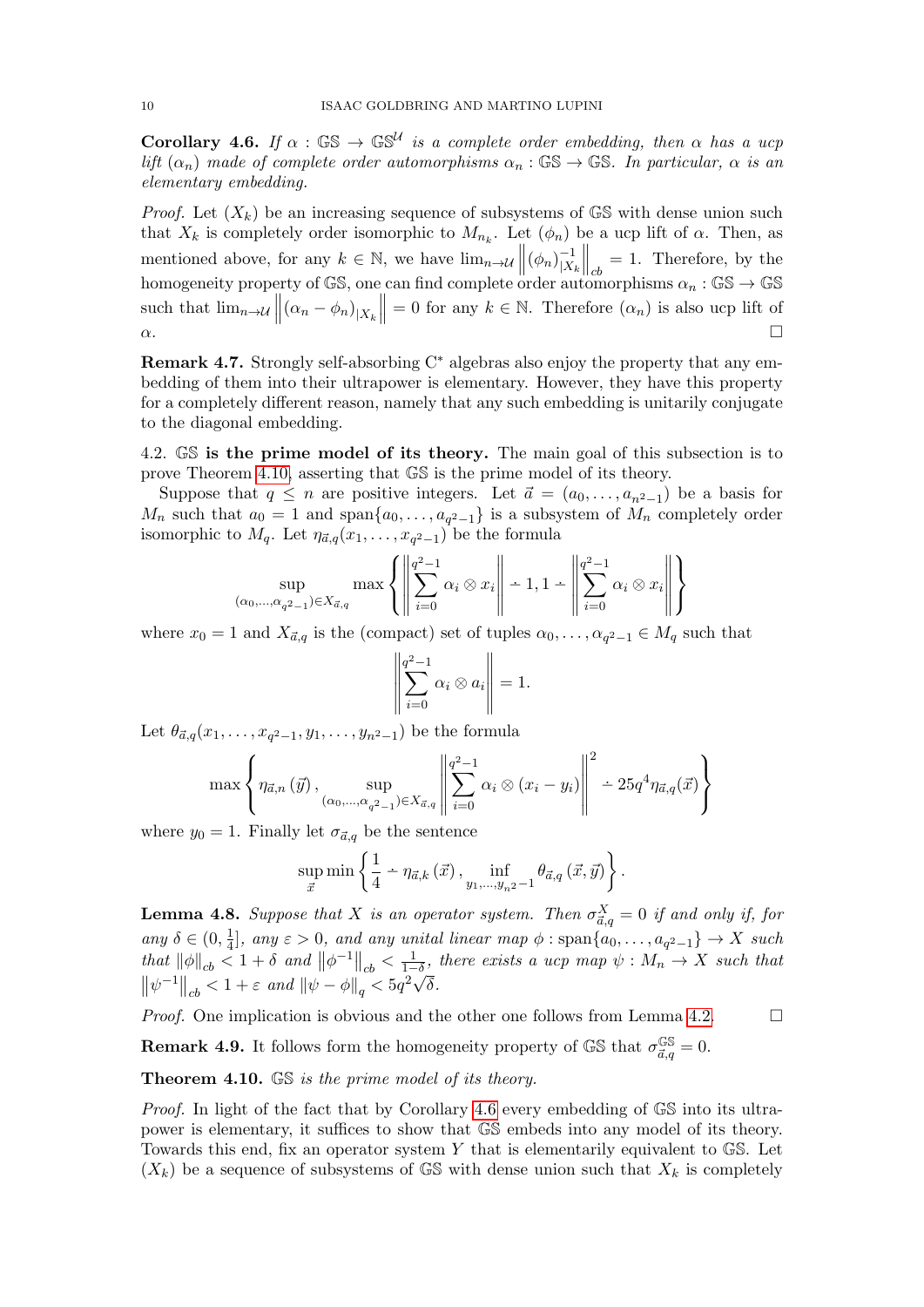order isomorphic to  $M_{n_k}$ . Fix also a sequence  $(\varepsilon_k)$  of positive real numbers such that  $\sum_k \varepsilon_k < +\infty$ . Using the fact that Y is a model of the theory of GS and the lemma order isomorphic to  $M_{n_k}$ . Fix also a sequence  $(\varepsilon_k)$  of positive real numbers such that above, one can define by recursion on k ucp maps  $\psi_k : X_k \to Y$  such that:

(1) 
$$
\|\psi_k^{-1}\|_{cb} < 1 + \varepsilon_k
$$
, and  
(2)  $\|(\psi_{k+1})_{X} - \psi_k\| < \varepsilon_k$ 

$$
(2) \|\psi_{k+1}\|_{X_k} - \psi_k\| < \varepsilon_k.
$$

Define  $\psi : \mathbb{GS} \to X$  by setting  $\psi(x) = \lim_{k \to +\infty} \psi_k(x)$  for  $x \in \bigcup_k M_k$  and extending by continuity. Observe that  $\psi$  is well defined by (2) and it is a complete order embedding by  $(1)$ .

Remark 4.11. Theorem [4.10](#page-9-0) should be compared with [\[13,](#page-19-9) Proposition 5.1], asserting that  $\mathcal{O}_2$  is the prime model of its theory.

4.3. GS does not have quantifier elimination. In this section, we prove that GS does not have quantifier elimination. In fact, we offer two (very different) proofs. The first proof relies on the following fact.

**Fact 4.12** ([\[14\]](#page-19-15)). There does not exist a family  $\Gamma_{m,n}(\vec{x}_m)$  of definable predicates in the language of operator systems (taking only nonnegative values) for which an operator system E is 1-exact if and only if, for every m and every  $\vec{a} \in E^{\vec{x}_m}$ , we have  $\inf_n \Gamma_{m,n}^E(\vec{a}) = 0.$ 

<span id="page-10-0"></span>**Theorem 4.13.** Th $(\mathbb{GS})$  does not have quantifier-elimination.

Proof. Suppose, towards a contradiction, that GS has quantifier elimination. For each m, let  $(b_{m,n})_n$  denote a countable dense subset of (the unit ball of)  $\mathbb{G}S^m$ . Let  $p_{m,n}$ :=  $tp^{\mathbb{GS}}(b_{m,n})$ . Since GS is the prime model (whence atomic), each  $p_{m,n}$  is isolated, so the predicate  $d(·, p_{m,n})$  is a definable predicate, meaning that there are formula  $\varphi_{m,n}^k(\vec{x}_m)$ such that, for all  $\vec{a}$  (in a monster model of Th(GS)),  $d(\vec{a}, p_{m,n}) = \lim_{k} \varphi_{m,n}^{k}(\vec{a})$  uniformly. Since we are assuming a *contrario* that  $Th(\mathbb{GS})$  has quantifier elimination, we may further suppose that the formulae  $\varphi_{m,n}^k$  are quantifier-free. Since any operator system embeds into a model of Th(GS), we can thus consider the definable (relative to the elementary class of operator systems) predicates  $\Gamma_{m,n}(\vec{x}_m) := \lim_k \varphi^k_{m,n}(\vec{x}_m)$ ; see [\[5,](#page-18-10) Section 3.2].

We obtain the desired contradiction by showing that an operator system  $E$  is 1-exact if and only if  $\inf_n \Gamma_{m,n}^E(\vec{a}) = 0$  for all  $m$  and all  $\vec{a} \in E^m$ .

First suppose that  $\inf_n \Gamma_{m,n}^E(\vec{a}) = 0$  for all m and all  $\vec{a} \in E^m$ . In order to show that  $E$  is 1-exact, it suffices to show that all of its finite-dimensional subsystems are 1-exact. Thus, without loss of generality, we may assume that  $E$  is the operator system generated by  $\vec{a}$  for some linearly independent tuple  $\vec{a}$ . Fix  $M \models Th(\mathbb{GS})$  containing E. Since  $\inf_n \Gamma_{m,n}^M(\vec{a}) = \inf_n \Gamma_{m,n}^E(\vec{a}) = 0$  (as  $\Gamma$  is a quantifier-free definable predicate), we have that  $tp^M(\vec{a})$  is in the metric closure of the isolated types, whence is itself isolated. Since isolated types are realized in all models, there is  $\vec{b} \in \mathbb{GS}^m$  such that  $\text{tp}^M(\vec{a}) = \text{tp}^{\mathbb{GS}}(\vec{b})$ . It follows that the map  $a_i \mapsto b_i$  is a complete isometry, whence E is 1-exact.

Conversely, suppose that E is 1-exact. Fix  $\vec{a} \in E^m$ . We must show that  $\inf_n \Gamma_{m,n}^E(\vec{a}) =$ 0. Without loss of generality, we may assume that  $E$  is separable, whence we may further assume that E is a subsystem of  $\mathbb{GS}$ . Since  $\Gamma$  is a quantifier-free definable predicate, we have that  $\inf_n \Gamma_{m,n}^E(\vec{a}) = \inf_n \Gamma_{m,n}^{\mathbb{GS}}(\vec{a}) = 0$  as  $(b_{m,n})$  is dense in  $\mathbb{GS}^m$ .

**Corollary 4.14.** There is  $q \in \mathbb{N}$  such that  $\mathbb{GS}$  is not unitally q-isometric to  $\mathbb{G}_q^u$ .

Proof. Since any formula in the language of operator systems is a formula in the language of  $M_q$ -systems for some q, if GS were unitally q-isometric to  $\mathbb{G}_q^u$  for every q, then quantifier-elimination for  $\mathbb{G}_q^u$  would imply quantifier elimination for  $\mathbb{G}_s^s$ .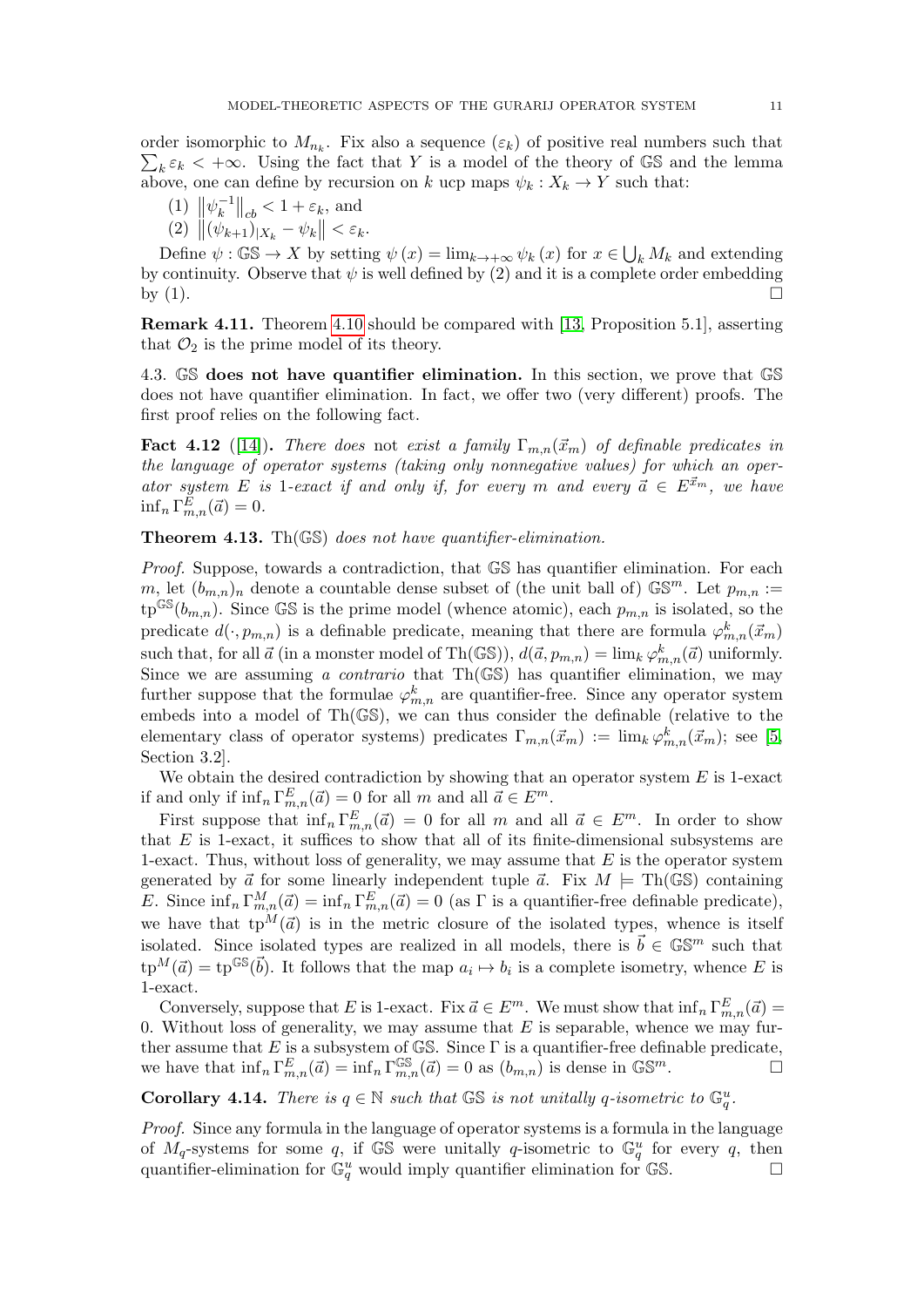The second proof that GS does not have quantifier elimination is analogous to the proof given in [\[11\]](#page-18-11) that shows that  $\mathcal{O}_2$  does not have quantifier-elimination.

The following lemma can be proved in a manner similar to the proof of [\[11,](#page-18-11) Proposition 1.16]; see also [\[2,](#page-18-9) Proposition 13.6].

<span id="page-11-0"></span>**Lemma 4.15.** Suppose that  $X$  is an operator system. Then the following statements are equivalent:

- (1)  $X$  has quantifier elimination;
- (2) If Y is a separable operator system elementarily equivalent to X and  $Y_0$  is a subsystem of Y, then any complete order embedding of  $Y_0$  into an ultrapower  $X^{\mathcal{U}}$  of X can be extended to a complete order embedding of Y into  $X^{\mathcal{U}}$ .

A unital C<sup>\*</sup>-algebra A is quasidiagonal if, for every finite subset F of A and every  $\varepsilon > 0$ , there exists  $n \in \mathbb{N}$  and a ucp map  $\phi : A \to M_n$  such that

$$
\|\phi(ab) - \phi(a)\phi(b)\| < \varepsilon \quad \text{and} \quad \|\phi(a)\| > \|a\| - \varepsilon.
$$

Equivalently A is quasidiagonal if there exits a unital injective \*-homomorphism  $\phi$ :  $A \to M$  that admits a ucp lift, where M is the ultraproduct  $\prod_{\mathcal{U}} M_n$ .

We now can give the second proof that the theory of GS does not have quantifier elimination. Let  $\mathbb{F}_2$  be the free group on two generators. By a result of Rosenberg from [\[17\]](#page-19-16), the reduced C<sup>\*</sup>-algebra  $C_r^*$  ( $\mathbb{F}_2$ ) is not quasidiagonal. However, by a result of Haagerup and Thorbjorsen from [\[16\]](#page-19-17), there exists an injective unital \*-homomorphism  $\phi$  from  $C_r^*(\mathbb{F}_2)$  to the ultraproduct  $M := \prod_{\mathcal{U}} M_n$ . As mentioned above, it is shown in [\[25\]](#page-19-13) that, for every  $n \in \mathbb{N}$ , there exists a complete order embedding  $\eta_n : M_n \to \mathbb{GS}$ and a ucp projection  $P_n$  from GS onto the range of  $\eta_n$ . Let  $\eta = (\eta_n)^{\bullet}: M \to \mathbb{GS}^{\mathcal{U}}$ . Then  $\eta \circ \phi : C^*_r(\mathbb{F}_2) \to \mathbb{G} \mathbb{S}$  is a complete order embedding. Since  $C^*_r(\mathbb{F}_2)$  a unital exact C<sup>\*</sup>-algebra, one can regard  $C_r^*(\mathbb{F}_2)$  as a subsystem of GS by universality. We claim that  $\eta \circ \phi$  has no extension to a linear complete isometry  $\psi : \mathbb{GS} \to \mathbb{GS}^{\mathcal{U}}$ . Indeed, if  $\psi$  is such an extension, then by Corollary [4.5,](#page-8-2)  $\psi$  has a ucp lift  $(\psi_n)$ , whence the sequence  $(P_n \circ (\psi_n)_{|C^*_r(\mathbb{F}_2)})$  is a ucp lift for  $\phi$ , contradicting the fact that  $C^*_r(\mathbb{F}_2)$  is not quasidiagonal. One can then conclude that GS does not have quantifier elimination by applying Lemma [4.15.](#page-11-0)

**Remark 4.16.** The first proof that  $Th(\mathbb{GS})$  does not have quantifier elimination relies on the work of Junge and Pisier in [\[19\]](#page-19-12), which (essentially) shows that the set of  $n$ dimensional 1-exact operator systems is not a Polish space in the weak topology. Instead, the second proof uses in an essential way the aforementioned deep result of Haagerup and Thorbjorsen from [\[16\]](#page-19-17).

4.4. Existentially closed operator systems. Recall that an operator system X is nuclear if there exist nets  $\rho_{\alpha}: X \to M_{n_{\alpha}}$  and  $\gamma_{\alpha}: M_{n_{\alpha}} \to X$  of ucp maps such that  $\gamma_{\alpha} \circ \rho_{\alpha}$  converge pointwise to the identity map of X; see [\[18,](#page-19-18) Theorem 3.1]. We also recall that an operator system X is *existentially closed* if, whenever Y is an operator system containing X,  $\varphi(\vec{x}, y)$  is a quantifier-free formula in the language of operator systems, and  $\vec{a}$  is a tuple of elements of X, one has that

<span id="page-11-1"></span>
$$
\inf_{b \in \text{Ball}(Y)} \varphi(\vec{a}, b) = \inf_{b \in \text{Ball}(X)} \varphi(\vec{a}, b). \tag{4.1}
$$

The operator system  $X$  is *positively existentially closed* if one merely assumes that Equation [\(4.1\)](#page-11-1) holds for quantifier-free formulas  $\phi$  constructed using only nondecreasing functions as connectives. Similar definitions can be given for operator spaces.

Note that the formulae  $\theta_{\vec{a},q}$  from the proof of Theorem [4.10](#page-9-0) are really quantifier-free definable predicates (as the supremum over a compact set is a limit of maxima over finer finite nets). Furthermore the category of operator systems admits approximate pushouts as in [\[25,](#page-19-13) Lemma 3.1]. This can be seen as in [\[25,](#page-19-13) Lemma 3.1] by replacing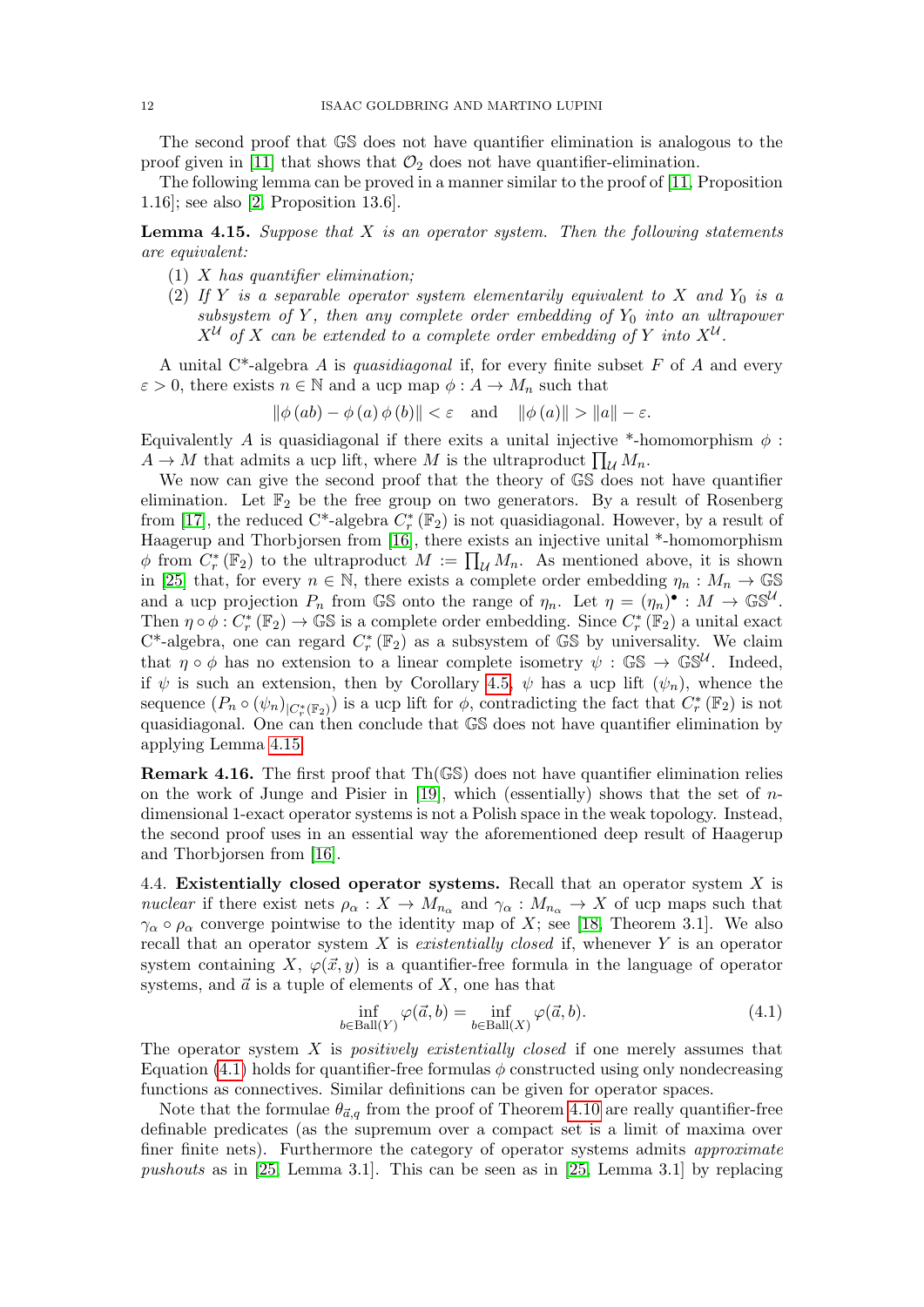$M_q$  with  $B(H)$ . It follows that the proof of Theorem [4.10,](#page-9-0) whith the extra ingredient of approximate pushouts, also shows:

Theorem 4.17. GS embeds into any existentially closed operator system.

The next two results explore what happens when we combine 1-exactness and existential closedness.

<span id="page-12-0"></span>**Proposition 4.18.** Suppose that  $X$  is a 1-exact operator system. Then  $X$  is nuclear if and only if it is positively existentially closed.

*Proof.* Suppose that X is a nuclear operator system. Let X be a subsystem of Z. Let  $\varphi(\vec{x}, y)$  be a positive quantifier-free formula in the language of operator systems and  $\vec{a}$  a tuple in X. Suppose that  $r > 0$  and  $b \in Z$  is such that  $\varphi(\vec{a}, b) < r$ . Fix  $\varepsilon > 0$  such that  $\varphi(\vec{a}, b) + \varepsilon < r$  and  $\delta > 0$  small enough. Consider the inclusion maps  $\phi : \langle \vec{a} \rangle \rightarrow \langle \vec{a}, b \rangle$ and  $f : \langle \vec{a} \rangle \rightarrow X$ . By the implication  $(3) \Rightarrow (1)$  of [\[25,](#page-19-13) Lemma 3.3], there exists a ucp map  $g : \langle \vec{a}, b \rangle \to X$  such that  $||g \circ \phi - f|| < \delta$ . Thus, for  $\delta$  small enough, we have

$$
\varphi(\vec{a}, g(b)) \le \varphi(g(\phi(\vec{a})), g(b)) + \varepsilon = \varphi(\vec{a}, b) + \varepsilon < r.
$$

Suppose now that  $X$  is a positively existentially closed operator system. We want to show that X is nuclear. Suppose that  $q \in \mathbb{N}$ , E is a subsystem of  $M_q$ , and  $f : E \to X$  is a ucp map. Fix  $\varepsilon > 0$ . We want to show that there exists a ucp map  $g : M_q \to X$  such that  $||g_E - f|| < \varepsilon$ . This will imply that X is nuclear by the implication  $(2) \Rightarrow (3)$  in [\[25,](#page-19-13) Lemma 3.3]. Let  $\delta > 0$  be small enough. Arguing as in the proof of [\[25,](#page-19-13) Lemma 3.1] (where one replaces  $M_q$  with  $B(H)$ ) one can show that there exist a ucp map  $i : M_q \to$  $B(H)$  and a complete order embedding  $j: X \to B(H)$  such that  $||i_{|E} - j \circ f|| < \delta$ . Let  $\vec{c} = (c_0, \ldots, c_{q^2-1})$  be a normalized basis of  $M_q$  such that  $(c_0, \ldots, c_{k-1})$  is a basis of E and let  $\vec{a} = (f(c_0), \ldots, f(c_{k-1}))$  and  $\vec{b} = (g(c_0), \ldots, g(c_{q^2-1}))$ . Consider the formula  $\eta(y_1,\ldots,y_{q^2-1})$  defined by

$$
\sup_{(\alpha_0,\dots,\alpha_{q^2-1})\in X_{\vec{\alpha},q}}\left\|\sum_{i=0}^{q^2-1}\alpha_i\otimes y_i\right\| \doteq 1,
$$

where  $X_{\vec{a},q}$  is the (compact) set of tuples  $(\alpha_0, \ldots, \alpha_{q^2-1})$  in  $M_q$  such that

$$
\left\| \sum_{i=0}^{q^2-1} \alpha_i \otimes a_i \right\| \le 1.
$$

Consider then the formula  $\theta(x_1, \ldots, x_{k-1}, y_1, \ldots, y_{q^2-1})$  defined by

$$
\max \left\{ \eta(y_1, \ldots, y_{q^2-1}), \sup_{(\alpha_0, \ldots, \alpha_{k-1}) \in X_{\vec{a},q}} \left\| \sum_{i=0}^{k-1} \alpha_i \otimes (x_i - y_i) \right\| \right\}
$$

where  $x_0 = y_0 = 1$  and  $X_{\vec{a},q}$  is defined as above. Then  $\theta(\vec{a}, \vec{b}) = 0$ ; since X is positively existentially closed, there exists a tuple  $\vec{d}$  in X such that  $\theta(\vec{a}, \vec{d}) < \delta$ . Let  $\psi : M_q \to X$ be the map sending  $a_0$  to 1 and  $a_i$  to  $d_i$  for  $i < q^2$ ; then  $\psi$  is a unital linear map such that  $\|\psi\|_q < 1 + \delta$  and  $\|\psi_{|E} - f\|_q < \delta$ . By Lemma [4.2,](#page-8-1) one can find a ucp map  $g: M_q \to X$  such that  $||g - \psi|| \leq 5q^2\sqrt{\delta}$ . This concludes the proof that X is nuclear by [\[25,](#page-19-13) Lemma 3.2].

We thus see that being positively existentially closed characterizes nuclear operator systems among the 1-exact operator systems. We now see that being existentially closed characterizes the Gurarij operator system GS among the separable 1-exact operator systems.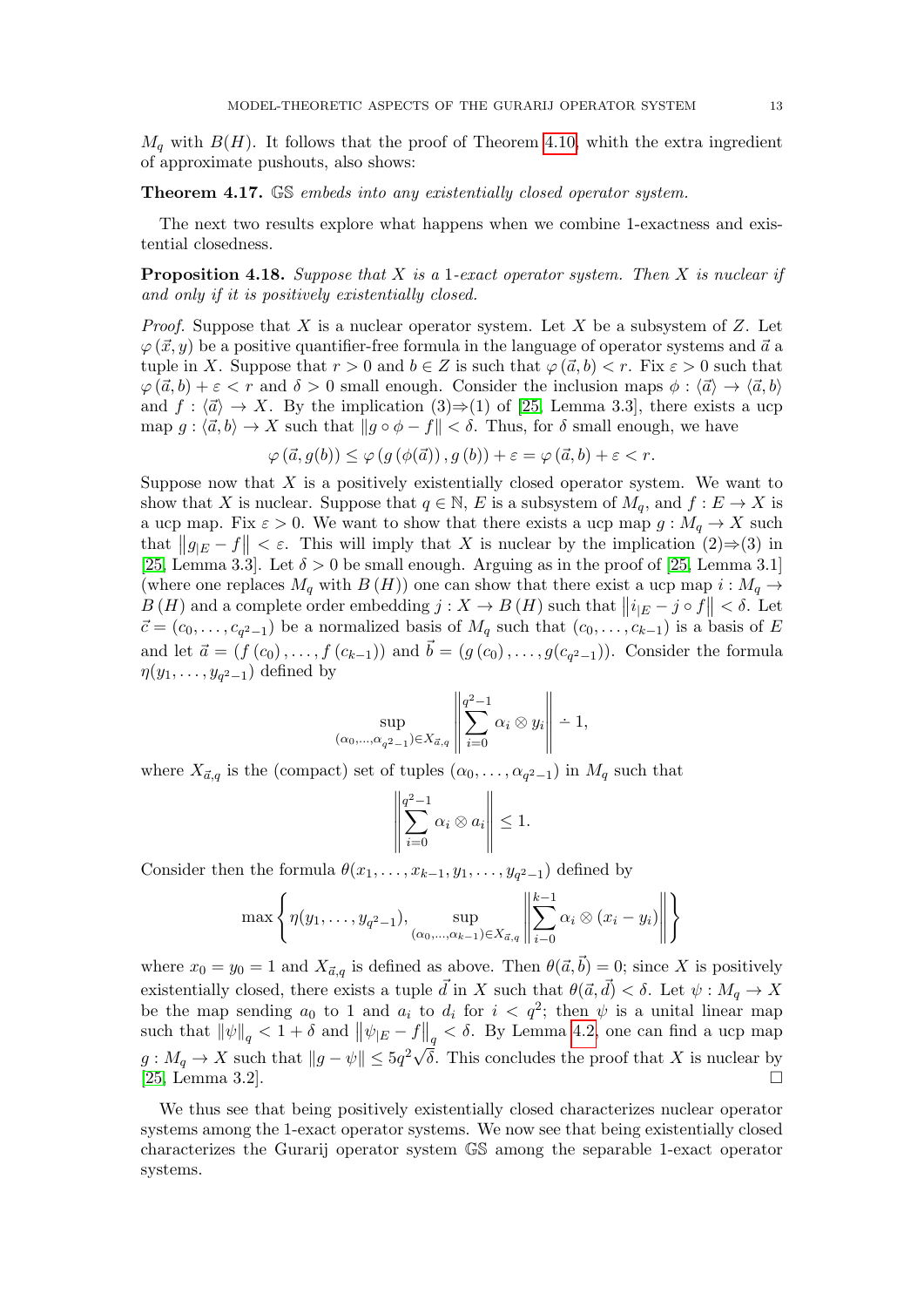<span id="page-13-0"></span>**Theorem 4.19.** Suppose that  $X$  is a separable 1-exact operator system. Then  $X$  is existentially closed if and only if  $X$  is completely order isomorphic to  $\mathbb{GS}$ .

*Proof.* One can prove that if X is an existentially closed operator system, then X is completely order isomorphic to GS arguing as in the proof of Proposition [4.18,](#page-12-0) where one uses [\[25,](#page-19-13) Lemma 3.1] and replaces the formula

 $\overline{11}$ 

$$
\sup_{(\alpha_0,\dots,\alpha_{q^2-1})\in X_{\vec{\alpha},q}}\left\|\sum_{i=0}^{q^2-1}\alpha_i\otimes y_i\right\| \doteq 1
$$

with the formula

$$
\sup_{(\alpha_0,\dots,\alpha_{q^2-1})\in X_{\vec{\alpha},q}} \max\left\{\left\|\sum_{i=0}^{q^2-1} \alpha_i \otimes y_i\right\| - 1, 1 - \left\|\sum_{i=0}^{q^2-1} \alpha_i \otimes y_i\right\|\right\}.
$$

We now show that  $\mathbb{GS}$  is existentially closed. Suppose that X is an operator system containing GS. Let  $\vec{a}$  be a tuple of elements of GS and  $\varphi(\vec{a},x)$  be a quantifier-free formula in the language of operator systems. Since GS is the direct limit of a sequence of full matrix algebras with unital completely isometric connective maps, without loss of generality we can assume that the operator system  $\langle \vec{a} \rangle$  generated by the tuple  $\vec{a}$  in GS admits a complete order embedding into  $M_q$  for some  $q \in \mathbb{N}$ . We may also assume that  $q$  is chosen large enough so that only appear matrix norms up to order  $q$  appear in  $\varphi$ . Suppose that  $r \in \mathbb{N}$  and  $\varphi(\vec{a}, b) < r$  for some  $b \in \text{Ball}(X)$ . Consider the complete order embeddings  $\langle \vec{a} \rangle \subset \text{MIN}_q (\langle \vec{a}, b \rangle)$  (inclusion map) and  $f : \langle \vec{a} \rangle \subset \mathbb{GS}$ . Fix  $\varepsilon > 0$  such that  $\varphi(\vec{a}, b) + \varepsilon < r$  and fix  $\delta > 0$  sufficiently small. By the homogeneity property of GS, there exists a complete isometry  $g : \text{MIN}_q (\langle \vec{a}, b \rangle) \to \text{GS}$  such that  $||g_{|\langle \vec{a} \rangle} - f|| < \delta$ . It is clear that upon choosing  $\delta$  small enough one can ensure that

$$
\varphi(\vec{a}, g(b)) \le \varphi(g(\vec{a}), g(b)) + \varepsilon = \varphi(\vec{a}, b) + \varepsilon < r.
$$

This concludes the proof that  $\mathbb{GS}$  is existentially closed.

Remark 4.20. Once we have established that GS is existentially closed, we obtain another proof of the fact that separable nuclear operator systems are positively existentially closed. Indeed, suppose that X is separable and nuclear. By  $[25,$  Theorem 3.3] we may assume that X is a subsystem of GS, and there exists a ucp projection  $\phi$  of  $\mathbb{GS}$  onto X. It suffices to show that X is positively existentially closed in  $\mathbb{GS}$ , that is, whenever  $\varphi(\vec{a}, x)$  is a positive quantifier-free formula and  $\vec{a}$  is a tuple from X, then we have that

$$
\inf_{b \in \text{Ball}(\mathbb{GS})} \varphi(\vec{a}, b) = \inf_{b \in \text{Ball}(X)} \varphi(\vec{a}, b).
$$

However if  $b \in \text{Ball}(\mathbb{GS})$  then  $\varphi(\vec{a}, \phi(b)) \leq \varphi(\vec{a}, b)$ , whence the desired result follows.

Theorem 3.1 of  $[11]$  shows that the theory of  $C^*$ -algebras does not have a model companion. We now have the same conclusion for the theory of operator systems:

#### Corollary 4.21. The theory of operator systems does not have a model companion.

Proof. If the theory of operator systems had a model companion, then it would be a model-completion as the class of operator systems satisfies the amalgamation property; see [\[20,](#page-19-19)  $\S2$ ] and also the proof of Lemma 3.1 in [\[25\]](#page-19-13) where one replaces  $M_q$  with  $B(H)$ . Since GS would be a model of the model-completion, we would conclude that GS has quantifier-elimination, contradicting Theorem [4.13.](#page-10-0)

Remark 4.22. In a similar manner, one can show that NG is an existentially closed operator space. However, since we do not know whether or not NG has quantifierelimination, it is still open as to whether or not the theory of operator spaces has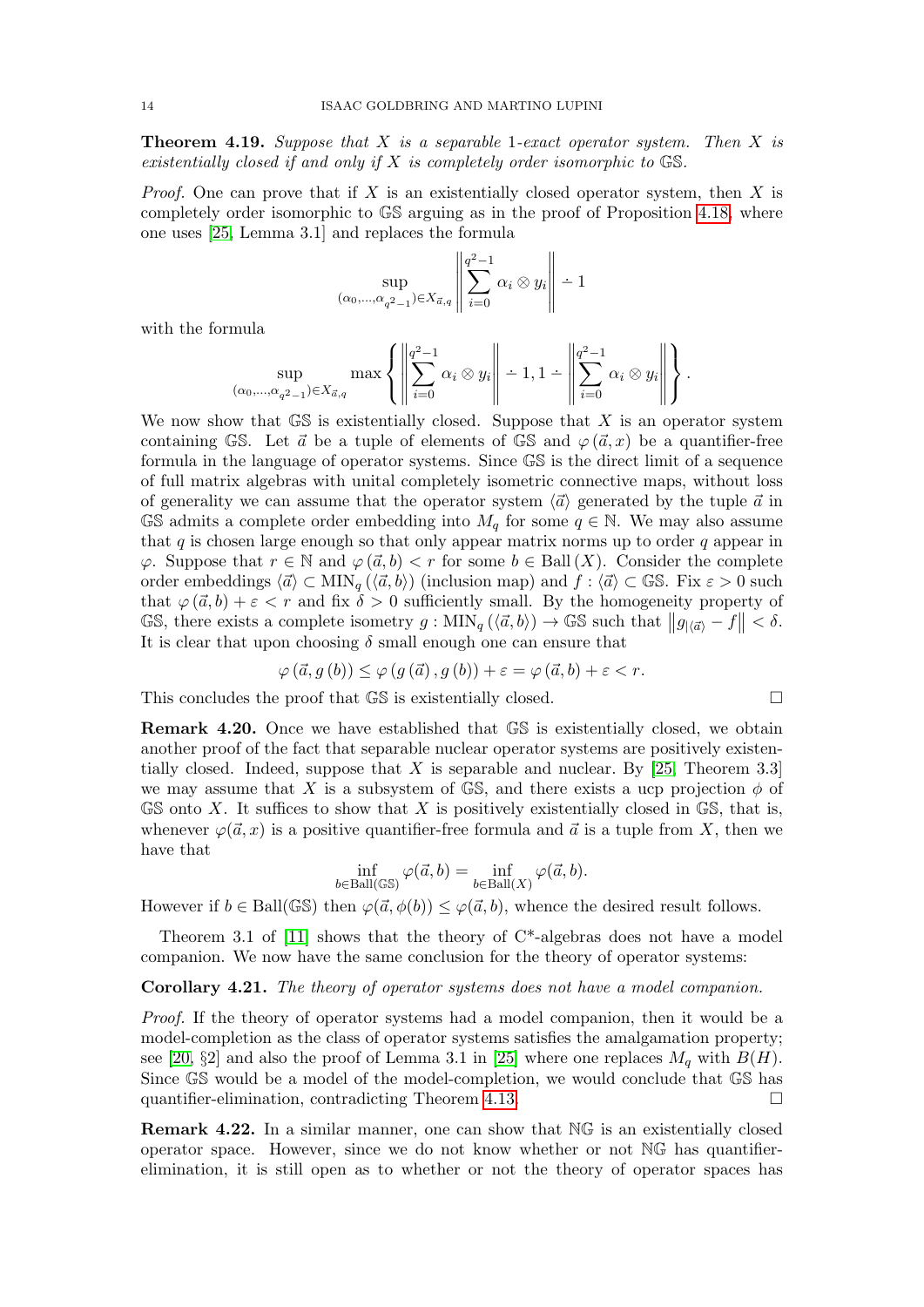a model companion. Likewise, we do not know if NG is the only separable 1-exact existentially closed operator space.

Remark 4.23. Theorem [4.19](#page-13-0) should be compared with [\[13,](#page-19-9) Proposition 2.18] asserting that the Cuntz algebra  $\mathcal{O}_2$  is the only possible existentially closed exact C<sup>\*</sup>-algebra. By [\[13,](#page-19-9) Theorem 3.3], the assertion that  $\mathcal{O}_2$  is indeed existentially closed is equivalent to a positive solution to the Kirchberg embedding problem [\[13,](#page-19-9) §3.1].

4.5. Nuclear models of the theory of GS. It follows from [\[13,](#page-19-9) Corollary 2.9] that  $\mathcal{O}_2$  is the only nuclear model of its theory. A similar assertion holds for the Gurarij operator system GS.

<span id="page-14-0"></span>**Lemma 4.24.** Suppose that  $q \in \mathbb{N}$ ,  $E \subset M_q$  is a subsystem of dimension k, and  $\vec{a} = (a_0, \ldots, a_{k-1})$  is a normalized basis of E with  $a_0 = 1$ . Then there exists a sequence of formulas  $\theta_m(x_1,\ldots,x_{k-1})$  in the language of operator systems such that the following holds: if X is a nuclear operator system and  $\vec{b} = (b_1, \ldots, b_{k-1})$  is a tuple in the unit ball of X, then for every  $m \in \mathbb{N}$ , if  $\theta_m^X(\vec{b}) < \frac{1}{4}$  $\frac{1}{4}$ , then the unital linear map  $\phi : E \to X$  such that  $\phi(a_i) = b_i$  for  $1 \leq i \leq k-1$  is invertible and

$$
\max\left\{\left\|\phi\right\|_{cb}, \left\|\phi^{-1}\right\|_{cb}\right\} - 1 \leq \theta_m^X(\vec{b}).
$$

Furthermore, if  $\phi : E \to X$  is an invertible unital linear map and  $\vec{b} = \phi(\vec{a})$ , then

$$
\inf_{m} \theta_{m}^{X}(\vec{b}) \le \max \{ ||\phi||_{cb}, ||\phi^{-1}||_{cb} \} - 1.
$$

*Proof.* Suppose that  $n \geq q$  and  $\vec{c}$  is a k-tuple in  $M_n$  with  $c_0 = 1$ . Denote by  $(a'_0, \ldots, a'_{k-1})$ the dual basis of  $(a_0, \ldots, a_{k-1})$ . Let  $L \geq 1$  be such that  $||a'_i|| \leq L$  for  $i < k$ . Denote by  $e_{ij}$  for  $i, j \leq n$  the canonical matrix units of  $M_n$ , and let  $c_\ell = \sum_{ij} \lambda_{ij}^{(\ell)} e_{ij} \in M_n$  for  $0 \leq \ell \leq k - 1$ . Consider the formula  $\mu_{\vec{c}}(x_1, \ldots, x_{k-1})$  defined by

$$
\inf_{[y_{ij}]\in C_n} \sup_{(\alpha_0,\dots,\alpha_{k-1})\in X_{\vec{c},n}} \left\| \sum_{\ell=0}^{k-1} \alpha_\ell \otimes \left( x_\ell - \sum_{1\leq i,j\leq n} \lambda_{ij}^{(\ell)} y_{ij} \right) \right\|
$$

where  $x_0 = 1, X_{\vec{c},n}$  is the (compact) set of k-tuples  $(\alpha_0, \ldots, \alpha_{k-1})$  in  $M_n$  such that

$$
\left\| \sum_{i=0}^{k-1} \alpha_i \otimes c_i \right\| = 1,
$$

and  $C_n$  is the (definable) set of positive elements of norm at most 1 of  $M_n(X)$ . Consider also the formula  $\psi_{\vec{c}}(x_1, \ldots, x_{k-1})$  defined by

$$
\max \left\{ \sup_{(\alpha_0, ..., \alpha_{k-1}) \in X_{\vec{c},n}} 1 - \left\| \sum_{i=0}^{k-1} \alpha_i \otimes x_i \right\|, \mu_{\vec{c}}(\vec{x}) \right\}
$$

and the formula  $\eta(x_1, \ldots, x_{k-1})$  defined by

$$
\sup_{(\alpha_0,\dots,a_{k-1})\in X_{\vec{a},n}} \max\left\{\left\|\sum_{i=0}^{k-1} \alpha_i \otimes x_i\right\| - 1, 1 - \left\|\sum_{i=0}^{k-1} \alpha_i \otimes x_i\right\|\right\}
$$

where  $x_0 = 1$  and  $X_{\vec{a},n}$  is the set of tuples  $(\alpha_0, \ldots, \alpha_{k-1})$  in  $M_n$  such that

$$
\left\| \sum_{i=0}^{k-1} \alpha_i \otimes a_i \right\| = 1.
$$

Let  $\theta_{\vec{c}}(x_1, \ldots, x_{k-1})$  be the formula

$$
\eta(x_1,\ldots,x_{k-1})+100Lk\psi_{\vec{c}}(x_1,\ldots,x_{k-1}).
$$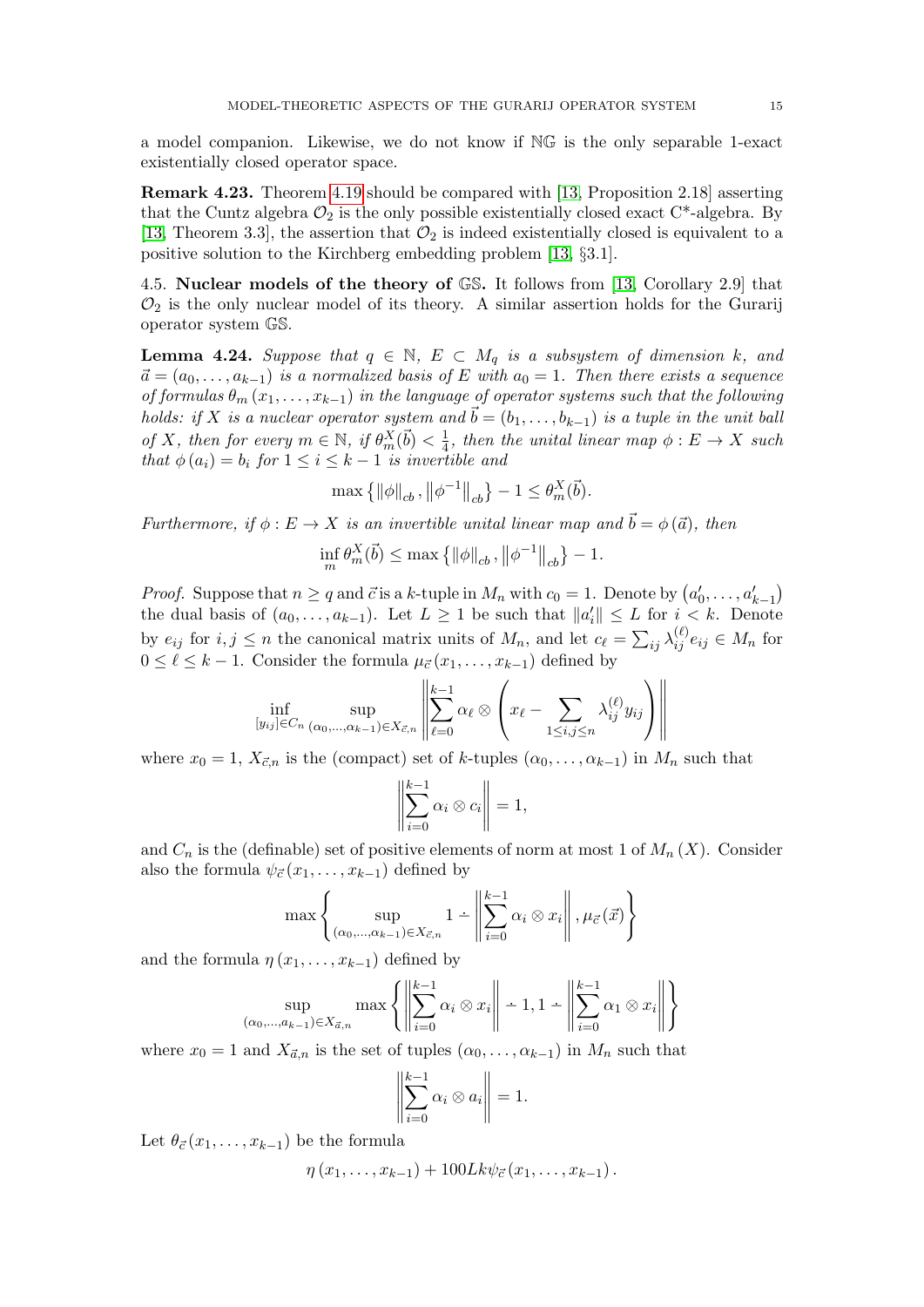We claim that the collection of formulas  $\theta_{\vec{c}}$  satisfies the conclusion of the statement. Since the space of formulas with parameters from various  $M_n$ 's is separable, we can then just replace the formulas  $\theta_{\vec{c}}$  with a countable dense set to obtain a sequence of formulas as in the statement.

Suppose thus that X is a nuclear operator system and  $\vec{b}$  is a k-tuple of elements of X with  $b_0 = 0$ . Let  $\phi : E \to X$  be the unital linear map such that  $\phi(a_i) = b_i$  for  $i \leq k-1$ . Suppose that  $n \geq q$  and  $\vec{c}$  is a k-tuple in  $M_n$  with  $c_0 = 1$  such that  $\theta_{\vec{c}}(\vec{b}) \leq \frac{1}{4}$  $\frac{1}{4}$ . Fix  $\delta \in (0, \frac{1}{4})$  $\frac{1}{4}$ ) and  $\varepsilon \in (0, \frac{1}{400kL})$  such that  $\eta(\vec{b}) < \delta$  and  $\psi_{\vec{c}}(\vec{b}) < \varepsilon$ . It follows from  $\eta(\vec{b}) < \delta$  that  $\|\phi\|_n < 1 + \delta$ . Furthermore, since  $\delta < \frac{1}{4}$ , we have that  $\phi$  is invertible and  $\left\|\phi^{-1}\right\|_{n} = \left\|\phi^{-1}\right\|_{cb} < 1+\delta$ . Since  $\left\|a'_{i}\right\| \leq L$ , a straightforward computation shows that  $||b'_i|| \leq 2L$  for every  $i \leq k-1$ , where  $(b'_0, \ldots, b'_{k-1})$  is the dual basis of  $\vec{b}$ . It remains to show that  $\|\phi\|_{cb} < 1 + \delta + 100kL\varepsilon$ . Denote by  $\gamma : \text{span}(\vec{b}) \to M_n$  the unital linear map such that  $\gamma(b_i) = c_i$ . Observe that, since  $\psi_{\vec{c}}(\vec{b}) < \varepsilon$ , we have that  $\|\gamma\|_{cb} < 1 + \varepsilon$  and there exists a completely positive map  $\rho_0 : M_n \to X$  such that

$$
\|\rho_0\circ\gamma-\iota\|_n<\varepsilon,
$$

where  $\iota$  is the inclusion map of span( $\vec{b}$ ) inside X. Define  $\rho : M_n \to X$  by

$$
\rho_0(z) = \rho(z) + \tau(z) (1 - \rho(1)),
$$

where  $\tau$  is the normalized trace of  $M_n$ , and observe that  $\rho$  is a unital completely positive map such that  $\|\rho - \rho_0\|_{cb} \le \|1 - \rho(1)\| < \varepsilon$ . Observe now that

$$
\|\gamma \circ \phi\|_{cb} = \|\gamma \circ \phi\|_{n} \le (1+\delta) (1+2\varepsilon) \le 1+\delta+4\varepsilon
$$

and hence  $\|\rho \circ \gamma \circ \phi\|_{cb} \leq 1 + \delta + 4\varepsilon$ . Since  $\|\rho \circ \gamma \circ \phi - \phi\|_{nc} < \varepsilon$ , the small perturbation argument [\[30,](#page-19-8) Lemma 2.13.2] shows that  $\|\phi\|_{cb} < 1 + \delta + 100kL\varepsilon$ .

Suppose now that  $\phi: E \to X$  is an invertible unital linear map such that  $\|\phi\|_{cb} < 1+\delta$  $\text{and } \left\|\phi^{-1}_-\right\|_{cb} < 1+\delta. \text{ Fix } \delta', \varepsilon > 0 \text{ such that } \delta' + 100kL\varepsilon < \delta \text{ and } \max\left\{\|\phi\|_{cb}, \left\|\phi^{-1}\right\|_{cb}\right\} < \delta.$ δ'. Set  $\vec{b} = \phi(\vec{a})$ . Since X is nuclear, there exist  $n \in \mathbb{N}$  and ucp linear maps  $\gamma : X \to M_n$ and  $\rho: M_n \to X$  such that

$$
\left\|(\rho\circ\gamma-id_X)_{|\phi[E]}\right\|_n<\varepsilon.
$$

Therefore  $\theta_{\vec{c}}(\vec{b}) \leq \delta' + 100kL\varepsilon < \delta$ .

**Theorem 4.25.** Suppose that X is a separable nuclear operator system that is elementarily equivalent to  $\mathbb{GS}$ . Then X is completely order isomorphic to  $\mathbb{GS}$ .

*Proof.* Fix  $q \in \mathbb{N}$  and  $E \subset M_q$  be a subsystem. Suppose that  $\vec{a}$  is a normalized basis of  $M_q$  with  $a_0 = 1$  such that  $a_0, \ldots, a_{k-1}$  is a basis of E. Suppose that  $\phi : E \to X$ is a complete order embedding,  $\vec{b} = (\phi(a_0), \dots, \phi(a_{k-1}))$ , and  $\varepsilon \in (0, \frac{1}{4})$  $\frac{1}{4}$ . By [\[24,](#page-19-5) Proposition 4.2] and Lemma [4.3,](#page-8-3) in order to prove that  $X$  is completely order isomorphic to GS, it is enough to show that there exists a linear map  $\psi : M_q \to X$  such that

<span id="page-15-0"></span>
$$
\max\{\left\|\psi_{|E} - \phi\right\|, \left\|\psi\right\|_{q} - 1, \left\|\psi^{-1}\right\|_{q} - 1\} < 10^{3}k\epsilon^{\frac{1}{2}}.\tag{4.2}
$$

Let  $\theta_m(x_1,\ldots,x_{k-1})$  for  $m \in \mathbb{N}$  be the formulas obtained from  $(a_0,\ldots,a_{k-1})$  as in Lemma [4.24.](#page-14-0) Since X is nuclear, there exists  $m \in \mathbb{N}$  such that  $\theta_m^X(\vec{b}) < \varepsilon$ . Set  $\theta = \theta_m$ . Consider the formula  $\eta(y_1,\ldots,y_{q^2-1})$  defined by

$$
\sup_{(\alpha_0, ..., \alpha_{q^2-1}) \in X_{\vec{a}, q}} \max \left\{ \left\| \sum_{i=0}^{q^2-1} \alpha_i \otimes y_i \right\| \div 1, 1 - \left\| \sum_{i=0}^{q^2-1} \alpha_i \otimes y_i \right\| \right\}
$$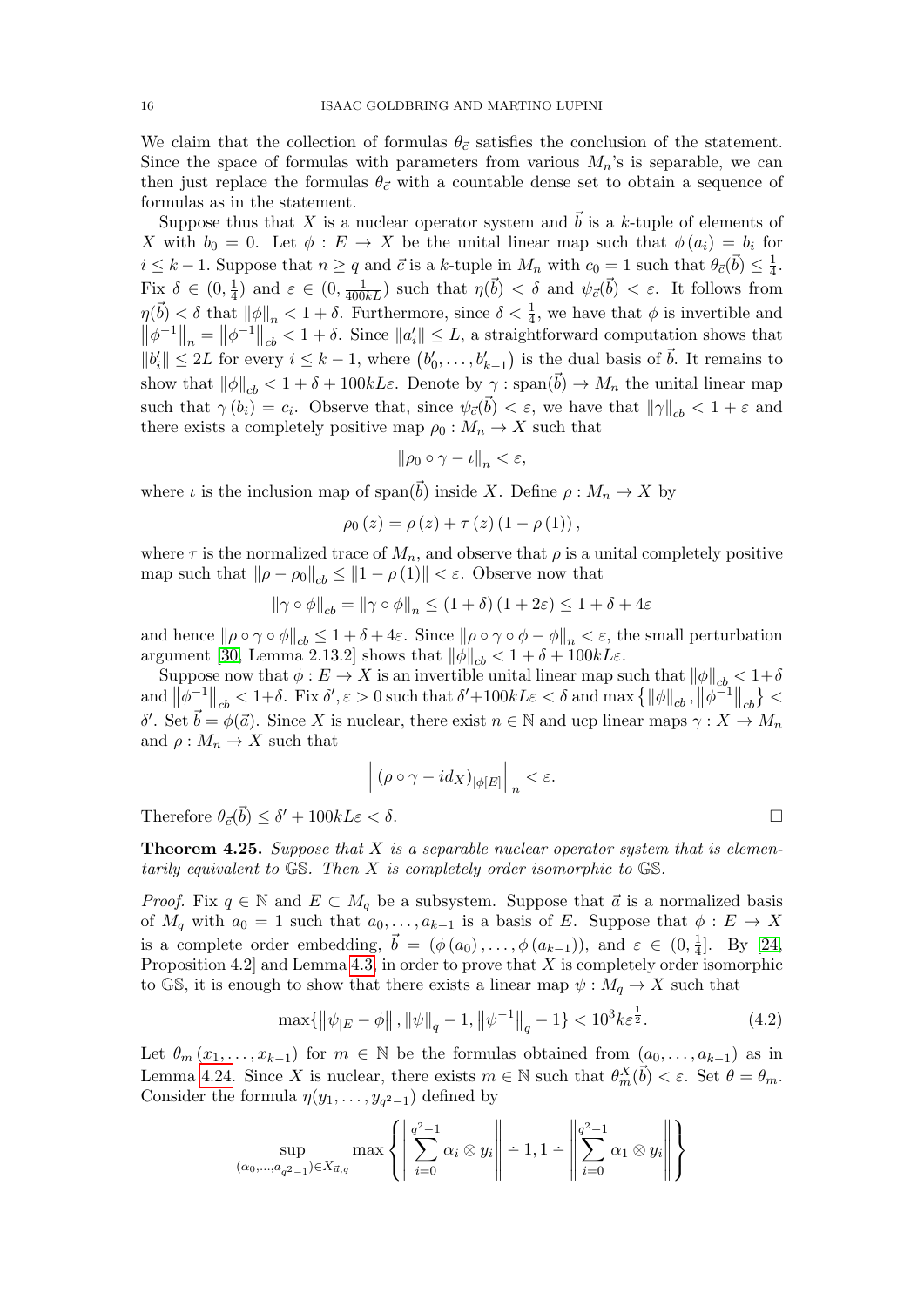where  $y_0 = 1$  and  $X_{\vec{a},q}$  is the set of  $q^2$ -tuples  $(\alpha_0, \ldots, \alpha_{q^2-1})$  in  $M_q$  such that

$$
\left\| \sum_{i=0}^{q^2-1} \alpha_i \otimes a_i \right\| = 1.
$$

Consider also the formula  $\tau(x_1, \ldots, x_{k-1}, y_1, \ldots, y_{q^2-1})$  defined by

$$
\inf_{y_1, ..., y_{q^2-1}} \max \left\{ \sup_{(\alpha_0, ..., \alpha_{k-1}) \in X_{\vec{a},n}} \left\| \sum_{i=0}^{k-1} \alpha_i \otimes (x_i - y_i) \right\|^2 - 10^4 k^2 \theta(\vec{x}), \eta(\vec{y}) \right\}
$$

where  $x_0 = y_0 = 1$  and  $X_{\vec{a},n}$  is the set of k-tuples  $(\alpha_0, \ldots, \alpha_{k-1})$  in  $M_n$  such that

$$
\left\| \sum_{i=0}^{k-1} \alpha_i \otimes a_i \right\| = 1.
$$

Let now  $\sigma$  be the sentence

$$
\sup_{x_1,\dots,x_{k-1}} \min \left\{ \theta(\vec{x}) - \frac{1}{4}, \inf_{y_1,\dots,y_{q^2}-1} \tau(\vec{x},\vec{y}) \right\}.
$$

Observe that  $\sigma^{\mathbb{GS}} = 0$  by Lemma [4.24](#page-14-0) and the homogeneity property of GS given by [\[24,](#page-19-5) Theorem 4.4]. Since X is elementarily equivalent to GS, we have that  $\sigma^X = 0$ . Therefore, there exists a tuple  $\vec{c}$  in X such that  $\tau(\vec{b}, \vec{c}) < \varepsilon$ . Let now  $\psi : M_q \to X$  be the unital linear map such that  $\psi(a_i) = c_i$  for  $i < q^2$ . It follows from the fact that  $\tau(\vec{b}, \vec{c}) < \varepsilon$  that  $\psi$  satisfies Equation [\(4.2\)](#page-15-0).

In [\[13\]](#page-19-9), it is asked whether  $\mathcal{O}_2$  is the only exact model of its theory; we also do not know if GS is the only 1-exact model of its theory.

## 5. Existentially closed C\*-algebras

As mentioned earlier, it was proven by the second-named author in [\[24,](#page-19-5) §4.6] that  $\mathbb{GS}$  is not completely order isomorphic to a  $\mathbb{C}^*$ -algebra. Here we generalize this result by showing that no unital  $C^*$ -algebra is existentially closed as an operator system.

<span id="page-16-0"></span>**Lemma 5.1.** Suppose that  $\phi: X \to Y$  is a complete order embedding between operator systems. Further suppose that X is existentially closed and  $u \in X$  is a unitary. Then  $\phi(x)$  is a unitary.

*Proof.* Suppose that  $n \in \mathbb{N}$  and consider the formula  $\varphi(u, x)$  defined by

$$
\min \left\{ \left\| \begin{bmatrix} u \otimes I_n & x \end{bmatrix} \right\|^2, \left\| \begin{bmatrix} u \otimes I_n \\ x \end{bmatrix} \right\|^2 \right\} - \|x\|^2.
$$

Observe that

$$
\left(\inf_{\|x\|\leq 1}\varphi\left(u,x\right)\right)^{X}=2
$$

by [\[8,](#page-18-4) Theorem 2.4]. Therefore

$$
\left(\inf_{\|x\|=1} \varphi(\phi(u),x)\right)^{Y}=2,
$$

whence  $\phi(u)$  is a unitary of Y.

A first draft of this paper contained a proof of the next lemma. We thank Thomas Sinclair for pointing out to us that this lemma follows immediately from Pisier's Linearization Trick (see, for example, [\[28,](#page-19-20) Theorem 19]).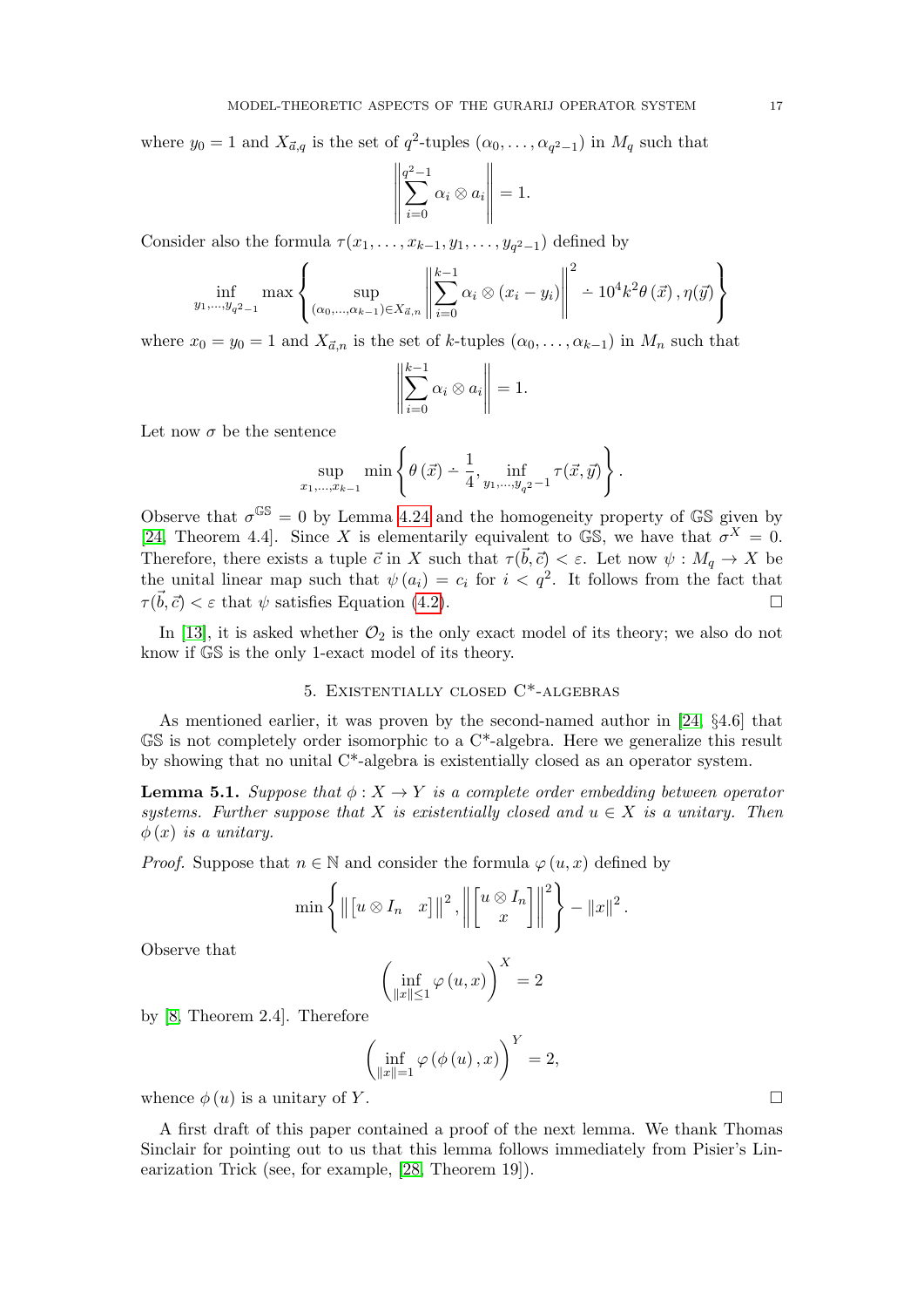<span id="page-17-0"></span>**Lemma 5.2.** Suppose that  $\phi: A \rightarrow B$  is a ucp map between unital  $C^*$ -algebras that maps unitaries to unitaries. Then  $\phi$  is a  $*$ -homomorphism.

We thank Thomas Sinclair for providing a proof for the following lemma.

<span id="page-17-1"></span>**Lemma 5.3.** Suppose that A is a unital  $C^*$ -algebra and  $dim(A) > 1$ . Then there is a unital  $C^*$ -algebra B and a complete order embedding  $\phi : A \rightarrow B$  that is not a ∗-homomorphism.

Proof. We first remark that A has a nonpure state. Indeed, since the states separate points and every state is a linear combination of pure states, we have that the pure states separate points. Since  $\dim(A) > 1$ , this implies that there are at least two pure states, whence any proper convex combination of these two pure states is nonpure.

Secondly, we remark that a nonpure state on A is not multiplicative. Indeed, if  $\phi$  is a proper convex combination of the distinct pure states  $\phi_1$  and  $\phi_2$ , then taking a unitary u on which  $\phi_1$  and  $\phi_2$  differ, we have that  $\phi(u)$  has modulus strictly smaller than 1.

We are now ready to prove the lemma. Suppose that  $A$  is concretely represented as a subalgebra of  $B(H)$ . Let  $\phi$  be a non-pure state. Then the map

$$
x \mapsto (\phi(x) \cdot 1) \oplus x : A \to B(H \oplus H)
$$

is a complete order embedding that is not a  $*$ -homomorphism.

<span id="page-17-2"></span>**Corollary 5.4.** No unital  $C^*$ -algebra is existentially closed as an operator system.

Proof. This follows immediately from Lemmas [5.1,](#page-16-0) [5.2,](#page-17-0) and [5.3](#page-17-1) (noting that existentially closed operator systems are infinite-dimensional).  $\Box$ 

Remark. Lemma [5.1](#page-16-0) remains valid in the operator space category as well (with an identical proof). As a consequence, we see that if  $Z$  is an existentially closed operator space, then  $Z$  has no unitaries. Indeed, if  $Z$  is concretely represented as a subspace of  $\mathcal{B}(H)$ , then the map

$$
x \mapsto x \oplus 0 : Z \to \mathcal{B}(H \oplus H)
$$

is a complete isometric embedding into a  $C^*$ -algebra whose image contains no unitaries, whence, by Lemma 1,  $Z$  cannot contain any unitaries. In particular, we see that  $NG$ contains no unitaries, a fact already observed (implicitly) in [\[27,](#page-19-3) Proposition 3.2].

Remark. Corollary [5.4](#page-17-2) in particular shows that no unital exact C\*-algebra A is existentially closed as an operator system. We can be a bit more precise about how A fails to be existentially closed as an operator system. Indeed, since  $A$  is exact, by universality, there is a complete order embedding  $A \hookrightarrow \mathbb{GS}$ . We claim that this embedding is not existential. Indeed, since GS is existentially closed, if the above embedding were existential, then A would be existentially closed as an operator system, contradicting Corollary [5.4.](#page-17-2)

Given the above discussion, the following question seems natural:

<span id="page-17-3"></span>Question 5.5. Is the class of operator systems unitally completely order isomorphic to a C\*-algebra an elementary class?

We now give a condition that would ensure a positive answer to Question [5.5.](#page-17-3) Suppose that  $(X_i : i \in I)$  is a family of operator systems and U is an ultrafilter on I. If  $u_i \in X_i$ is a unitary for each i, then it is clear that  $(u_i)^\bullet \in \prod_{\mathcal{U}} X_i$  is a unitary of  $\prod_{\mathcal{U}} X_i$ .

<span id="page-17-4"></span>**Question 5.6.** With the preceding notation, if u is a unitary in  $\prod_{\mathcal{U}} X_i$ , are there unitaries  $u_i \in X_i$  for which  $u = (u_i) \bullet \S$ 

We should note that the analog of Question  $5.6$  for  $C^*$ -algebras has a positive answer  $(see [12]).$  $(see [12]).$  $(see [12]).$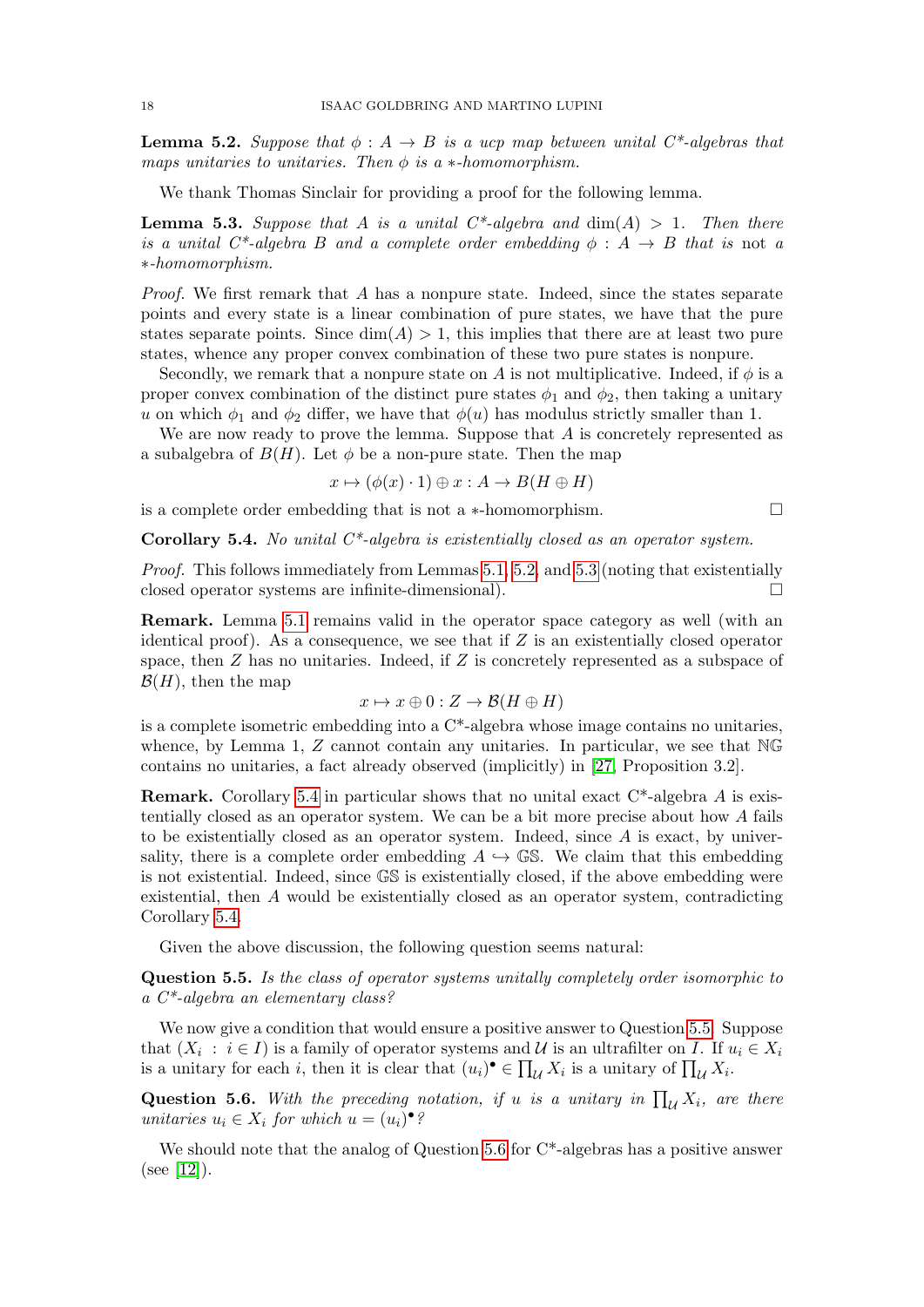Proposition 5.7. If Question [5.6](#page-17-4) has a positive answer, then Question [5.5](#page-17-3) has a positive answer.

*Proof.* Clearly the class of operator systems completely order isomorphic to a  $C^*$ -algebra is closed under isomorphisms and ultraproducts. It suffices to check that it is closed under ultraroots. Towards this end, suppose that  $X$  is an operator system for which  $X^{\mathcal{U}}$  is a C<sup>\*</sup>-algebra; we need to show that X is a C<sup>\*</sup>-algebra. It suffices to show that X is closed under multiplication. We first show that the product of any two unitaries in X remains in X. Suppose that  $u, v \in X$  are unitaries. By [\[8\]](#page-18-4),  $uv \in X$  if and only if the matrix  $\begin{bmatrix} 1 & u \\ v & x \end{bmatrix}$  is  $\sqrt{2}$  times a unitary of  $M_2(X)$ . However, the aforementioned matrix is  $\sqrt{2}$  times a unitary A of  $M_2(X^{\mathcal{U}})$ ; by assumption,  $A = (A_n)^{\bullet}$ , where each  $A_n$  is a unitary in  $M_2(X)$ . Since unitaries in an operator space form a closed set, we have the desired conclusion.

In order to finish the proof, it suffices to prove that the linear span of the unitaries in X are dense in X. Towards this end, fix  $x \in X$  with  $||x|| \leq \frac{1}{2}$ . By [\[6,](#page-18-6) §II.3.2.16], there are unitaries  $u_1, \ldots, u_5 \in X^{\mathcal{U}}$  for which  $x = \frac{1}{5}$  $\frac{1}{5}(u_1 + \cdots + u_5)$ . By assumption, we may write each  $u_i = (u_{i,n})^{\bullet}$ , where each  $u_{i,n}$  is a unitary of X. It follows that some subsequence of  $(\frac{1}{5}(u_{1,n}\cdots+u_{5,n}))$  converges to x.

#### **REFERENCES**

- <span id="page-18-0"></span>1. Itaï Ben Yaacov, Fraïssé limits of metric structures, Journal of Symbolic Logic, to appear.
- <span id="page-18-9"></span>2. Ita¨ı Ben Yaacov, Alexander Berenstein, C. Ward Henson, and Alexander Usvyatsov, Model theory for metric structures, Model theory with applications to algebra and analysis. Vol. 2, London Mathematical Society Lecture Note Series, vol. 350, Cambridge University Press, 2008, p. 315–427.
- <span id="page-18-1"></span>3. Itaï Ben Yaacov and C. Ward Henson, Generic orbits and type isolation in the Gurarij space, arXiv:1211.4814 (2012), arXiv: 1211.4814.
- <span id="page-18-7"></span>4. Itaï Ben Yaacov and Todor Tsankov, Weakly almost periodic functions, modeltheoretic stability, and minimality of topological groups, arXiv:1312.7757 (2013).
- <span id="page-18-10"></span>5. Itaï Ben Yaacov and Alexander Usvyatsov, Continuous first order logic and local stability, Transactions of the American Mathematical Society 362 (2010), no. 10, 5213–5259.
- <span id="page-18-6"></span>6. Bruce Blackadar, Operator algebras, Encyclopaedia of Mathematical Sciences, vol. 122, Springer-Verlag, Berlin, 2006.
- <span id="page-18-5"></span>7. David P. Blecher and Christian Le Merdy, Operator algebras and their modules—an operator space approach, London Mathematical Society Monographs. New Series, vol. 30, Oxford University Press, Oxford, 2004.
- <span id="page-18-4"></span>8. David P. Blecher and Matthew Neal, Metric characterizations of isometries and of unital operator spaces and systems, Proceedings of the American Mathematical Society **139** (2011), no. 3, 985–998.
- <span id="page-18-8"></span>9. Nathanial P. Brown and Narutaka Ozawa, C\*-algebras and finite-dimensional approximations, Graduate Studies in Mathematics, vol. 88, American Mathematical Society, 2008.
- <span id="page-18-2"></span>10. Man Duen Choi, Completely positive linear maps on complex matrices, Linear Algebra and its Applications 10 (1975), 285–290.
- <span id="page-18-11"></span>11. Christopher J. Eagle, Ilijas Farah, Eberhard Kirchberg, and Alessandro Vignati, Quantifier elimination in  $C^*$ -algebras, arXiv:1502.00573 (2015).
- <span id="page-18-3"></span>12. Ilijas Farah, Bradd Hart, Martino Lupini, Leonel Robert, Aaron P. Tikuisis, Alessandro Vignati, and Wilhelm Winter, *Model theory of nuclear*  $C^*$ -algebras, In preparation.